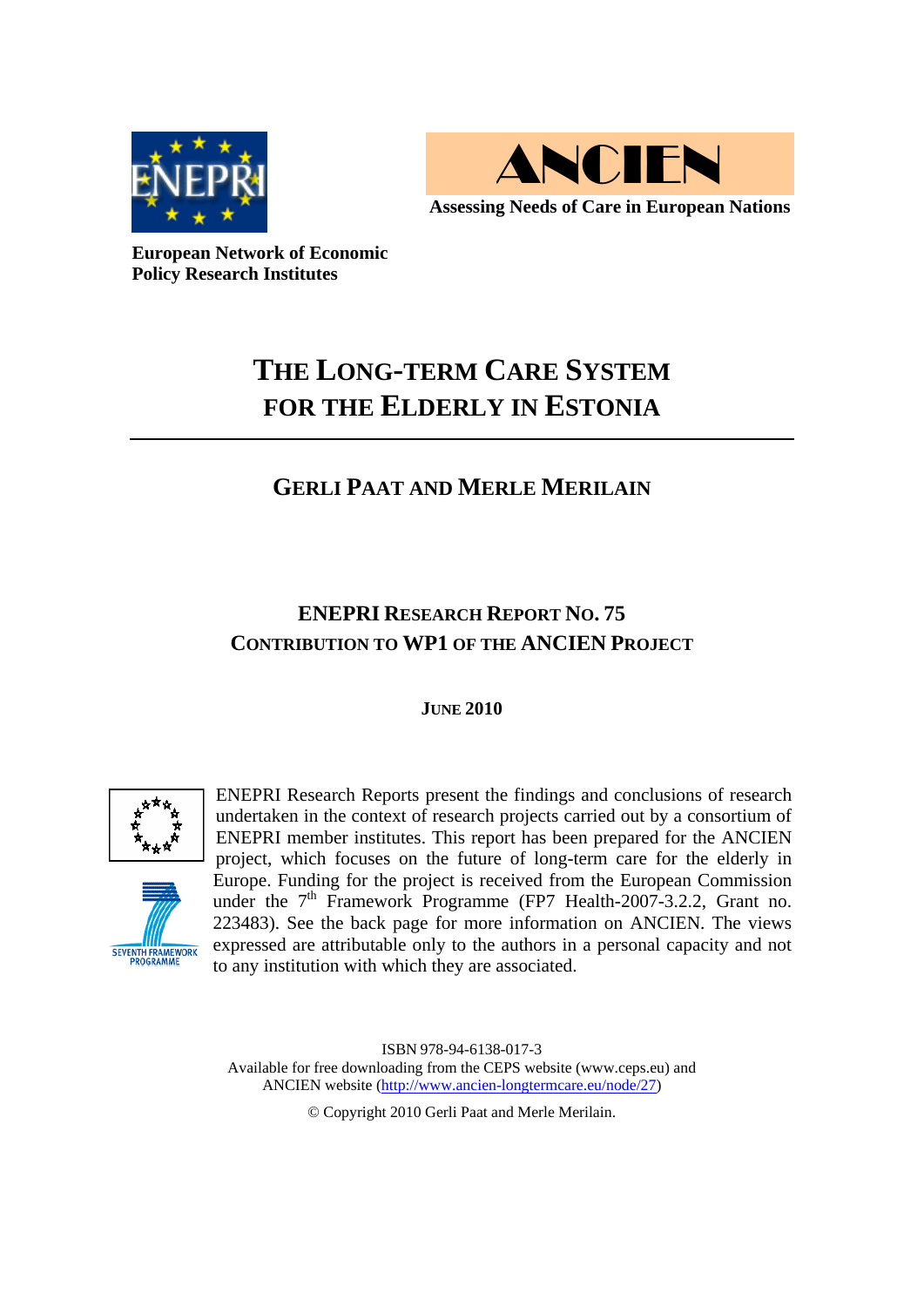## **Contents**

| 1.               |     |  |  |  |
|------------------|-----|--|--|--|
|                  | 1.1 |  |  |  |
|                  | 1.2 |  |  |  |
|                  | 1.3 |  |  |  |
|                  | 1.4 |  |  |  |
|                  | 1.5 |  |  |  |
|                  |     |  |  |  |
|                  |     |  |  |  |
| $\overline{2}$ . |     |  |  |  |
|                  | 2.1 |  |  |  |
|                  | 2.2 |  |  |  |
|                  | 2.3 |  |  |  |
|                  | 2.4 |  |  |  |
| 3.               |     |  |  |  |
|                  | 3.1 |  |  |  |
|                  | 3.2 |  |  |  |
|                  | 3.3 |  |  |  |
|                  | 3.4 |  |  |  |
|                  |     |  |  |  |
|                  |     |  |  |  |
|                  |     |  |  |  |
| $\overline{4}$ . |     |  |  |  |
|                  | 4.1 |  |  |  |
|                  | 4.2 |  |  |  |
|                  | 4.3 |  |  |  |
|                  | 4.4 |  |  |  |
|                  |     |  |  |  |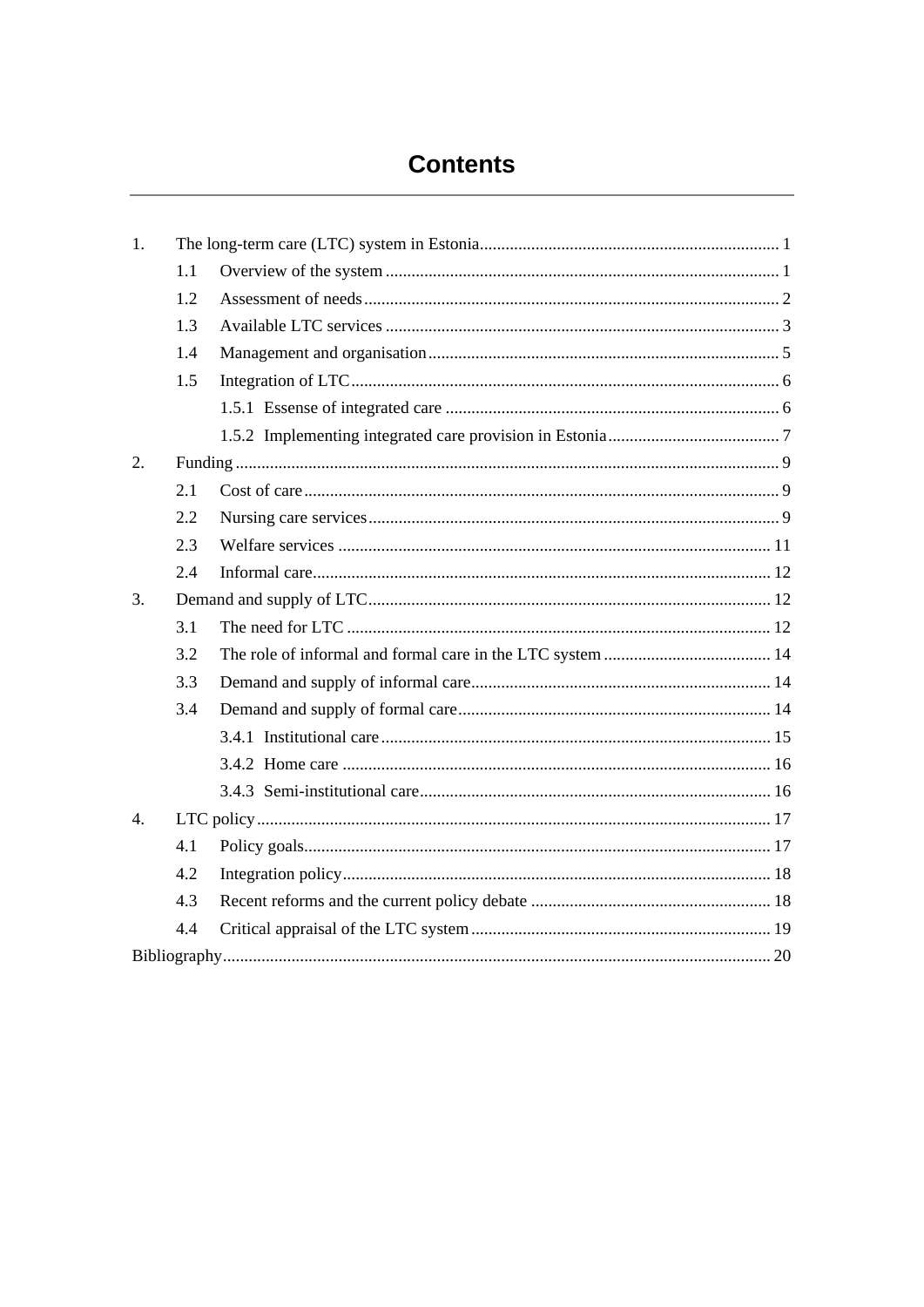# **The Long-term Care System for the Elderly in Estonia**

## **ENEPRI Research Report No. 75/June 2010**

**Gerli Paat and Merle Merilain\***

## **1. The long-term care (LTC) system in Estonia**

## **1.1 Overview of the system**

<u>.</u>

In 2001, the Ministry of Social Affairs (MoSA) prepared the Nursing Care Master Plan 2015 in order to provide nursing care targets to match the hospital targets set out in the Hospital Master Plan 2015. The main changes recommended by the Hospital Master Plan 2015 were to turn small hospitals (mainly owned by local governments) into nursing care homes and to develop non-institutional nursing care services that provide home nursing and day-care nursing.

Reforms in the health care system are closely linked to the social welfare system. However, the health care and social welfare systems are relatively separate from each other, which causes problems in terms of the transfer of individuals between the different systems. The availability and quality of long-term care (LTC) services is limited, due to the fact that the welfare and health care systems are financed from different sources – from the state budget and through the Estonian Health Insurance Fund (EHIF), respectively. Many residents of social care homes also need long-term care, but the amount of care provided is constrained by limited municipal budget resources. As the target group for long-term care and welfare services largely overlaps, integration and better coordination of services are required to respond more effectively to the varying needs of elderly and chronically ill persons.

Strategies to optimise integrated care in Estonia have been developed by interdisciplinary working groups, but at the time of writing these have not yet been implemented. For successful implementation, consensus among the various care sectors is required, along with legislative support from state bodies. In addition, changes are needed in financing, in terms of the combined financing from the EHIF, municipalities and personal resources; changes are also needed at the service organisation level, in terms of the descriptions of the minimum requirements and those pertaining to quality for all long-term and social care. A 2007 amendment to the Health Services Organisation Act (which entered into force in 2008) provides an opportunity to arrange long-term service provision through a family doctor. This should bring home-based nursing care services closer to the patient.

The strategic aim of the welfare system in Estonia is to increase decentralisation, focus on individuals and provide a flexible system of services. Since 1995 the Social Welfare Act (*Sotsiaalhoolekande seadus*) has regulated matters related to social care. The Social Benefits for Disabled Persons Act (*Puuetega inimeste sotsiaaltoetuste seadus*) of 1999 regulates matters related to disabled persons. The care system is person-/client-centred and the service package provided is put together based on the individual's needs with the objective of assuring the client relative independence and an opportunity to use general public services. Social insurance and

<sup>\*</sup> Gerli Paat (gerli.paat@praxis.ee) is an analyst in the Health Policy Programme at PRAXIS in Tallinn. Merle Merilain is a Master's student in Sociology at the University of Tartu. See the penultimate page for more information on PRAXIS Center for Policy Studies.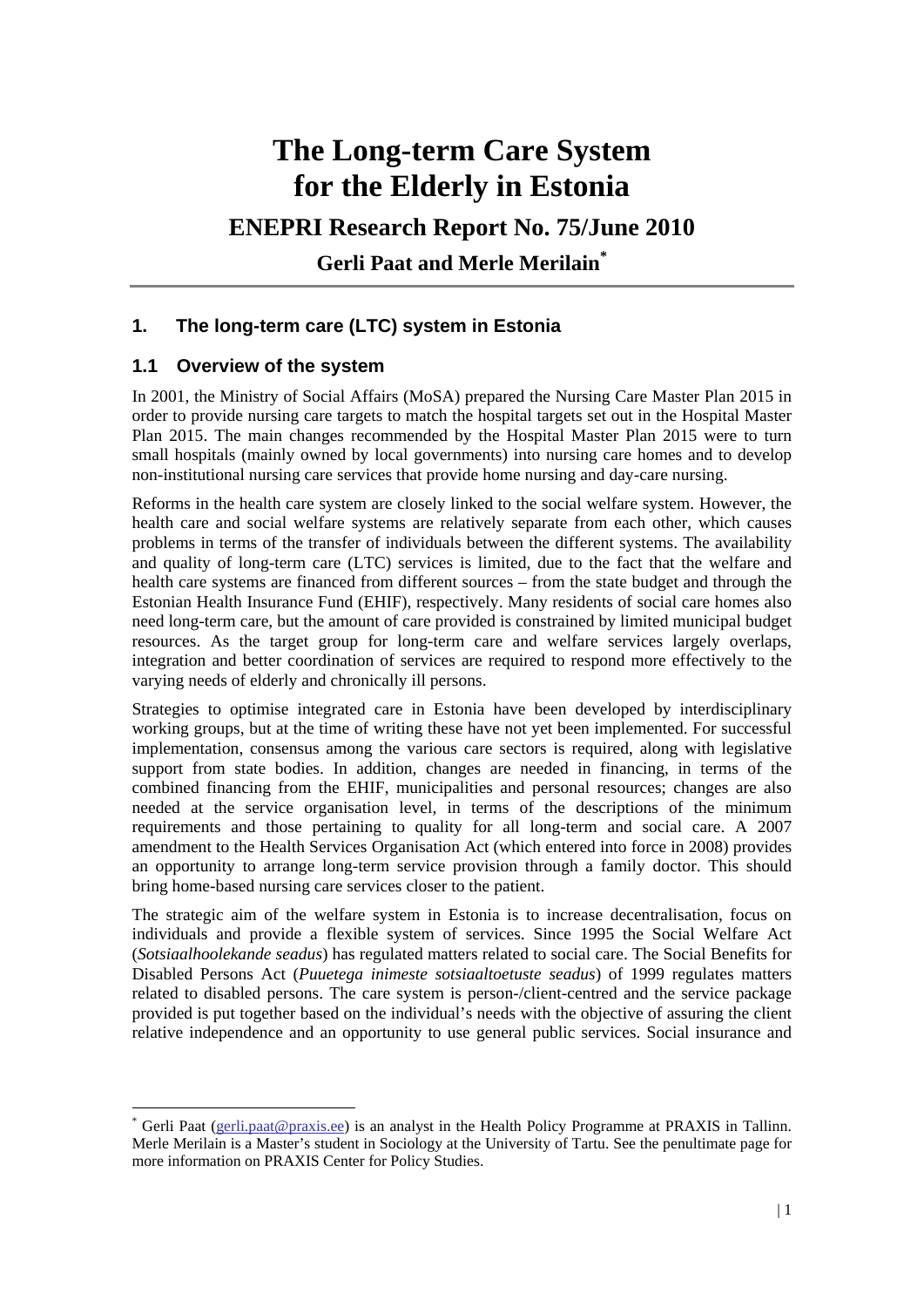social welfare both offer guarantees for the risks of illness, invalidity and disability. Benefits both in kind and in cash are granted to all residents in Estonia. Still, there is no specific LTC scheme in Estonia.

LTC is provided by the Social Welfare Act to residents of all ages (depending on their needs), but most of the services are provided to elderly persons and to those with permanent physical or mental handicaps. LTC services are financed by the local government and also by the person or his/her family.

LTC entails continuous health and nursing care given to persons who need assistance on a regular basis because of chronic impairments and a reduced degree of independence in their daily activities. Constant (24-hour) long-term care is available to all age groups; however, the majority of the service users are elderly persons.

On an individual level the objectives of the care system are to achieve the best possible quality of life for persons who require care, basing the assessments on individual needs, and to enable them to cope in their habitual environment (home) for as long as possible. LTC for the elderly includes both health care and welfare services, which can be financed from various sources. The services provided to the elderly with health and coping difficulties should ideally facilitate their chances of continuing to live a decent life and of actively participating in public, social and cultural life. The macroeconomic goals of integrated care are to increase the efficiency of care, the expedient use of expensive care services (institutional care) and the development of community-based care services.

LTC is provided as an in-kind social service and is organised regionally. It is provided as needsbased social assistance by the Social Welfare Act. Care services can be provided by the state, local municipal institutions, public or private legal entities. Ideally, individuals in need of care have family members who can look after them. There is also a caregiver's allowance paid by local municipalities to caregivers, although local municipalities are not required to pay caregivers' benefits. The services are financed by the local government and by the individuals and/or their families.

LTC is usually provided to elderly people with several chronic illnesses, who require help with treatment procedures and who cannot cope with the tasks of everyday life. It is also provided to adults with multiple conditions and a partial incapacity to cope with everyday life, such as geriatric patients. This type of care is often of insufficient quality and does not meet contemporary requirements and expectations because of inadequate premises, a lack of trained personnel (nurses and caregivers) and a lack of appropriate financing for the services. Many LTC hospitals and welfare institutions are faced with an acute shortage of space and the standards are relatively low. In addition, there is still a shortage of long-term care beds. In terms of future challenges, appropriate facilities are needed to support the development of new service delivery models. Financial support of  $\epsilon$ 27.5 million from the European Regional Development Fund (ERDF) for the period 2007–13 should facilitate the development of LTC facilities and improve the quality of services.

#### **1.2 Assessment of needs**

The criteria for the determination of LTC requirements are the state of health and the need for personal assistance, guidance or supervision. Case managers have special training and they are competent to assess the condition and needs of individuals for any necessary welfare and nursing care services. The case management model is now being introduced. The assessment of the need for nursing care is done by a doctor (either a general practitioner or a medical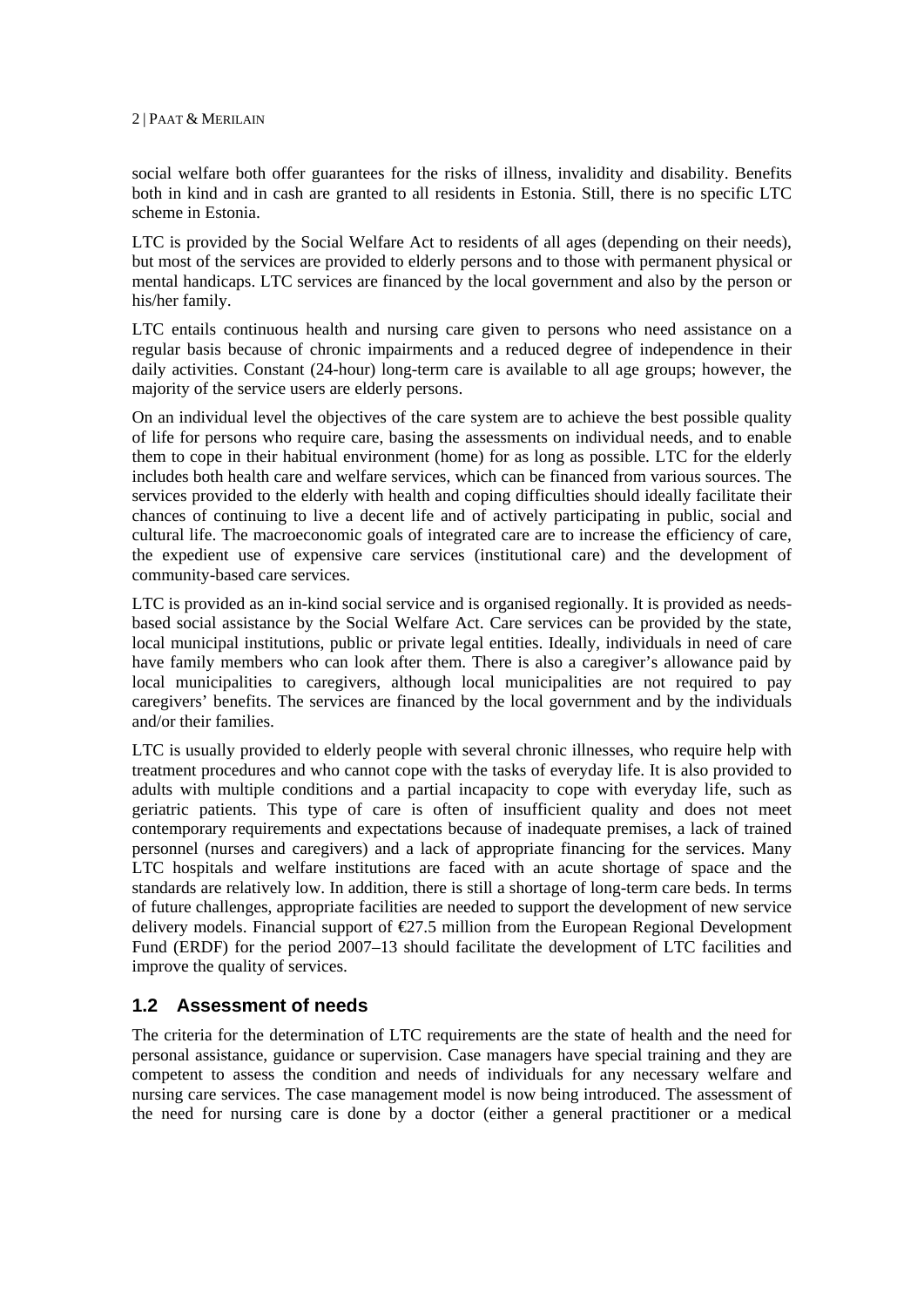specialist). The assessment of the need for welfare services is done by a local social worker, who takes any necessary action considering the needs and wishes of the person and his/her family.

The assessment of care needs is a part of the case management process, which includes a full assessment of the person's condition and capability. Physical capabilities (eating, maintaining hygiene, doing chores, etc.) are considered as well as psychological (mental health) and social aspects (ability to work, communicate, etc.). There is a special questionnaire that must be filled in, accompanied by an interview between the person and a specialist or an observation (by a specialist who observes the person's daily activities) or both. A personal care plan will be set up. If a person has to cover some of the expenses of the care services (especially in the case of care homes), an income means test will be undertaken to establish the amount of payment required for that person. A means test is necessary only if a person needs welfare services, and is conducted by the local government. Nursing care services do not require a means test.

Since 2004, geriatric assessment has been offered. An interdisciplinary (geriatric) assessment team performs the assessment of the needs of clients and draws up individual plans of nursing care. The team includes a physician (geriatrician or an internist trained in geriatrics), a nurse, a social worker and other specialists if necessary. As a rule, the primary assessment of needs is carried out in the geriatric departments of hospitals, but also at daytime nursing care facilities or at the place of residence of the person with the referral of a family doctor, a specialist doctor or a social welfare worker. Thus, a more exact assessment of the needs helps to ensure the expediency and cost-efficiency of services.

The need for LTC is related to a person's degree of disability. Someone who has a need for constant personal assistance, guidance or supervision 24 hours a day is categorised as having a profound disability. Someone with a severe disability needs personal assistance, guidance or supervision in every 24-hour period and someone with a moderate disability requires regular personal assistance or guidance outside his or her residence at least once a week. At the end of 2008 there were 118,000 persons with a disability, representing 8.8% of the total population, among whom 61% were 63 or older, 34% were aged 16-62 and 5% were younger than 16 (MoSA data, 2009).

Benefits provided by the state are not means-tested, although at the local government level this depends on the decision of the local government. The Estonian system follows a principle whereby domiciliary care has priority over residential care.

## **1.3 Available LTC services**

A person in need of assistance can receive various care services according to the needs and available resources. Long-term care services comprise welfare and nursing services. Welfare services, according to the Social Welfare Act, entail the following kinds of assistance:

- *care by relatives/informal care –* care or basic nursing care of an elderly or disabled family member or a relative in home conditions. Local governments offer supporting services to assist carers looking after their relatives, e.g. domestic help and respite care, and assistance for the establishment and activities of various support groups;
- *family care* care of a person in a suitable family where he/she is not a member of the family. Local governments offer supporting services to help the carers and to pay compensation to cover the costs related to caring, which is not remuneration/salary;
- *home services* services offered to persons at home, helping them to cope in their usual environment; notably, it excludes care that requires physical contact. The local government is responsible for assuring long-term aid to those living at home, making sure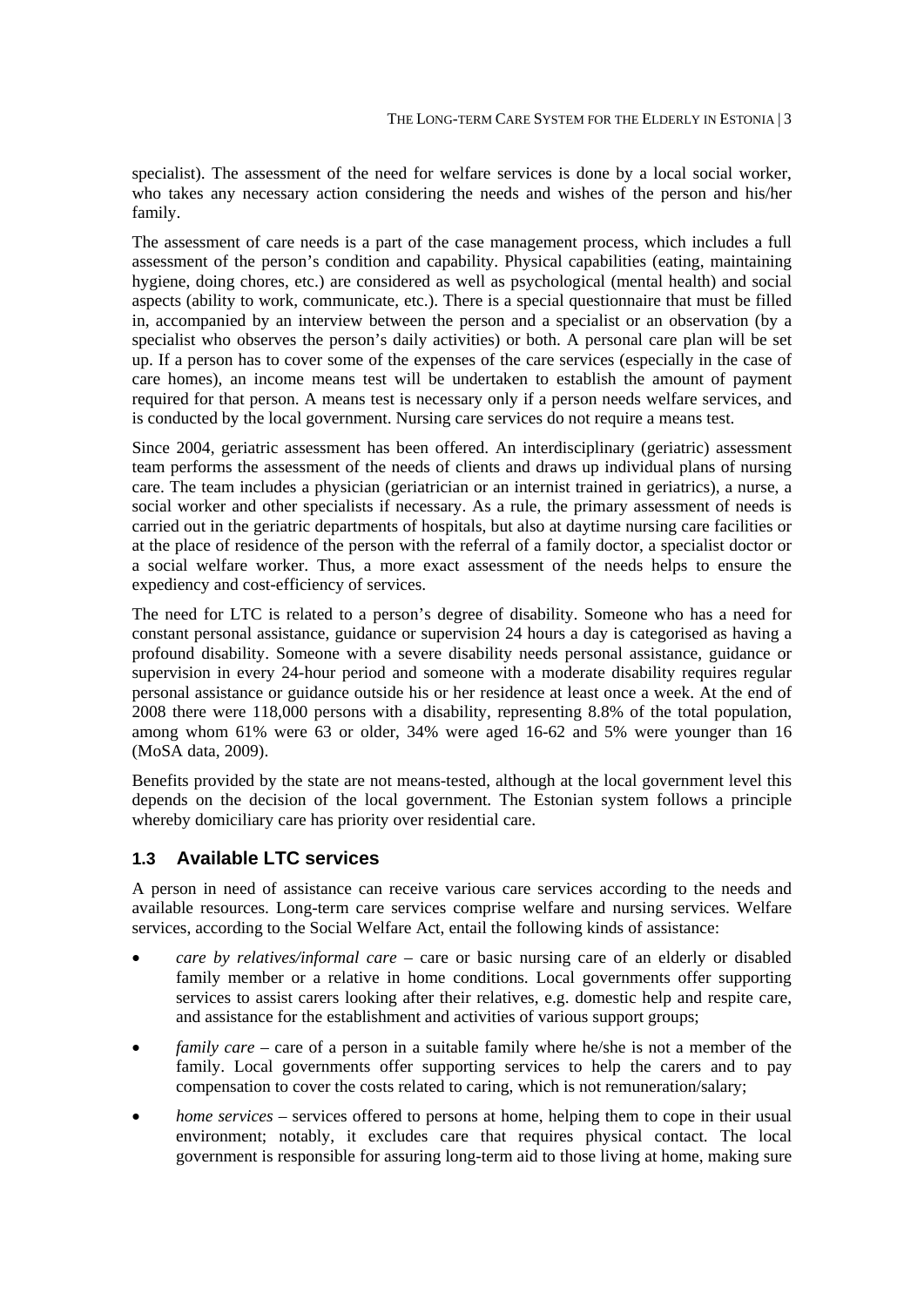they have access to general public services. Home services comprise, for example, help with household chores along with the procurement of food, pharmaceuticals, other necessities and firewood or other fuel, and information and assistance in administrative matters (see also section 3.4.2);

- *accommodation or housing services (including adaptation)* the provision of facilities for 24-hour accommodation, including rented accommodation. Service providers are either a local government or private companies. Services include making necessary adaptations in the individual's usual environment for more comfortable mobility. In the context of institutional welfare provision, security must also be offered. In 2006, 1,070 disabled persons used different types of accommodation provided by local government, 142 of which were adapted to special needs (MoSA, 2008);
- *personal assistance services* help for persons with low coping ability to perform activities, for instance to move around, maintain personal hygiene and manage administrative matters at home and outside. Local government is the service provider. Help is also provided with tasks that require physical contact with the person. The main purpose of the service is to enable the person to remain active or maintain his/her capacity to cope. In 2006, 22,289 persons (61% women) with special needs received personal care (Karu and Leetmaa, 2009);
- *day care in a welfare facility* support for individuals or their families to cope through facilities where individuals can spend the day. This service is also provided by the local government. Day care is provided by day centres where social services, developmental and hobby activities are offered during the day. An elderly or disabled person can visit the day centre as often as they wish (or have a need to). These facilities have specialists who are also trained to look after mentally ill persons. The purpose of day centres is to maintain the welfare and activities of their clients. The majority of visitors are disabled children (75.85%). In 2006 there were 20,614 visits made to 103 day centres on a weekly basis (Karu and Leetmaa, 2009);
- *long-term care in an institution* service provision for persons who, owing to their special needs or social circumstances, are not able to cope independently because they require 24-hour care and assistance, and their independence cannot be secured through other welfare services or by providing other kinds of assistance in the usual social environment. Responsibility for quality and service provision lies with local government, MoSA and the EHIF (see also section 3.4.1);
- *strengthened-support care service* assistance to improve the ability of a person to cope independently and/or to maintain the quality of life of a person with multiple disabilities by means of treatment, rehabilitation and assistance in everyday life. This service is also provided by the local government; and
- *strengthened-supervision care service* assistance to maintain the quality of life of a person with an increased level of vulnerability by means of assistance in daily life tasks in a care unit with enhanced supervision and assistance. The local government provides this service.

In addition, rehabilitation is provided. Rehabilitation is a social service that aims at improving independent life, social inclusion and prospects for entering the labour market. The service includes assessing needs, drawing up a personal rehabilitation plan for six months to three years and providing the services described in the personal rehabilitation plan.

LTC services are mainly financed from two sources: local government budgets and persons themselves and/or their families. Cost sharing is maintained mainly for constant care services;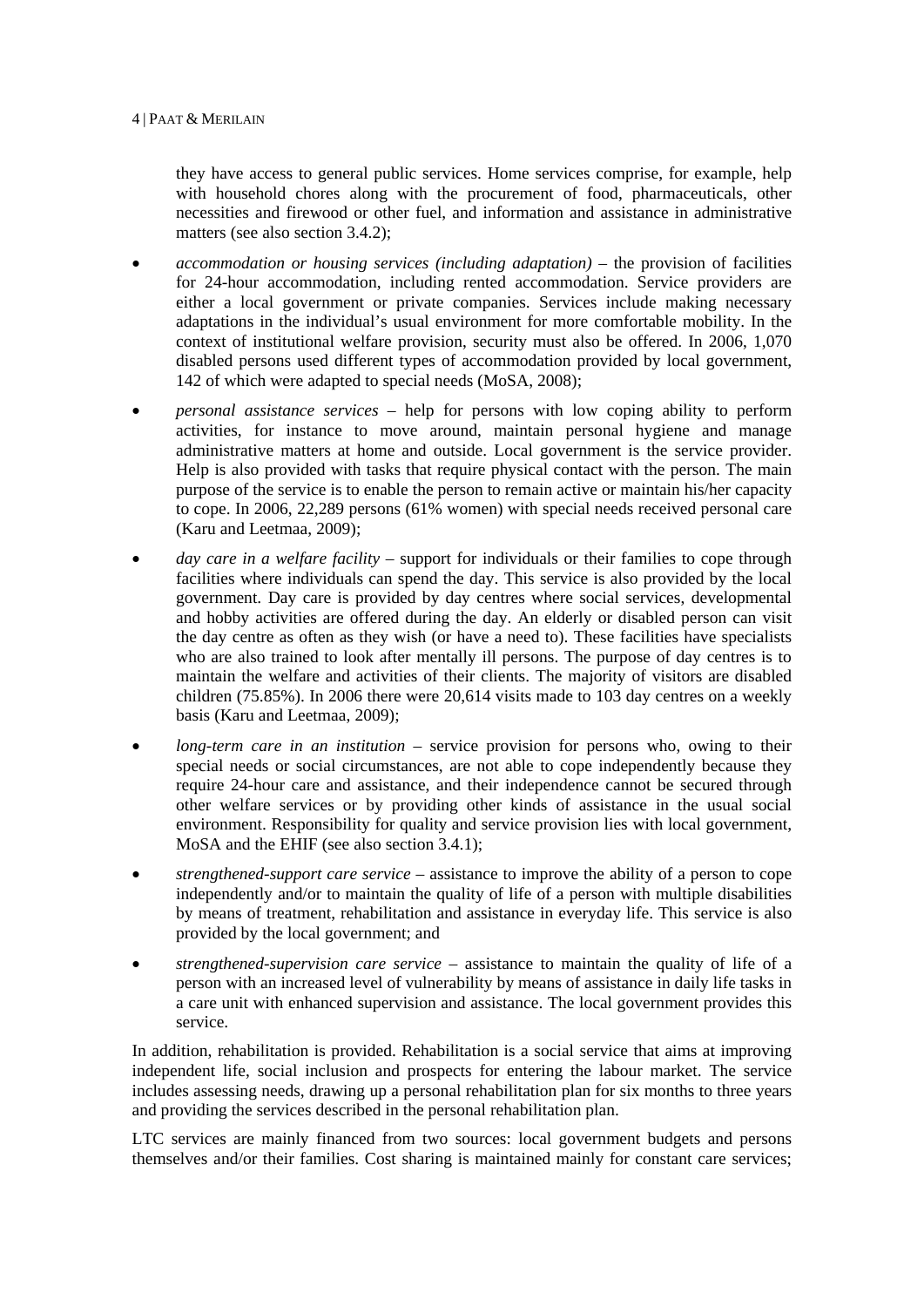community care is provided with no or symbolic cost sharing. Half (50.3%) of the cost of 24 hour care is covered by the service customer or their families, and 47.6% by local governments (Koppel et al., 2008).

LTC is provided as an in-kind social service and is organised regionally. Vocational rehabilitation is provided by the Labour Market Board. Local authorities are responsible for the provision of social rehabilitation (e.g. special transportation for disabled persons, adaptation of the dwelling and personal assistants).

According to the Organisation of Health Services Act (*Tervishoiuteenuste korraldamise seadus*), nursing services include health care services and are provided as home-based, day-care and institutional services. Geriatric assessment is part of the nursing services provided by seven hospitals. Stationary nursing care, provided in nursing care hospitals, is limited (120 days, if a person wants to stay longer he/she has to pay for services). Medical personnel are included in the process. Nursing care services may prove necessary at all levels of the service system and are added as necessary to the service package of the welfare system, but care (welfare services) has to be distinguished from health (nursing) services. The goal of care is to maintain, regain or improve capabilities in day-to-day life, while either living independently at home, being at home with domestic care or in institutional care. The goal of health care services is to improve, maintain or regain health, or to adjust to the health condition that has developed.

According to the Social Welfare Act, all social (welfare) services have to be improved to common standard indicators by 2010.

Welfare and nursing care services are provided by institutions that hold an activity license pursuant to the current legislation. The criteria for applying for an activity license and minimum requirements are laid down by the state. In practice, welfare services are becoming competitive and therefore the planning of care homes and other institutions providing social services is a question of free enterprise.

The development of quality in the field of nursing care has been facilitated by the Network of Health-Promoting Hospitals. The quality of nursing care services can be assessed as one part of the quality system based on the document *Standards for Health Promotion Hospitals*. The quality of nursing care services relates to the tradition of quality assurance and quality improvement in core processes at hospitals – starting with the education of professionals, and continuing with developing the quality of nursing care services (including the quality of knowledge and professional activities), undertaking patient satisfaction surveys, and auditing the activities and documentation. Practice directives (e.g. in case of the death of a patient) and psychosocial support skills offered to the patient by the personnel help to raise the quality of nursing care.

#### **1.4 Management and organisation**

The person and his/her family are responsible for preventing the need for external help. Where help is needed, the family has the right and obligation to participate in organising help and financing. Local government, as the closest institution to the person in need, bears the primary responsibility for providing services – in terms of both organisation and resource usage (subsidiary principle). The state designates in its legislation the obligations of the first level, and lays down the list of minimum services, the requirements for providing services and the organisation of monitoring. Local governments are advised to determine guidelines for providing and developing welfare services: services provided on the spot and those provided outside the jurisdiction of the local government. The planning and supervision of the entire LTC system is carried out by MoSA and the local governments.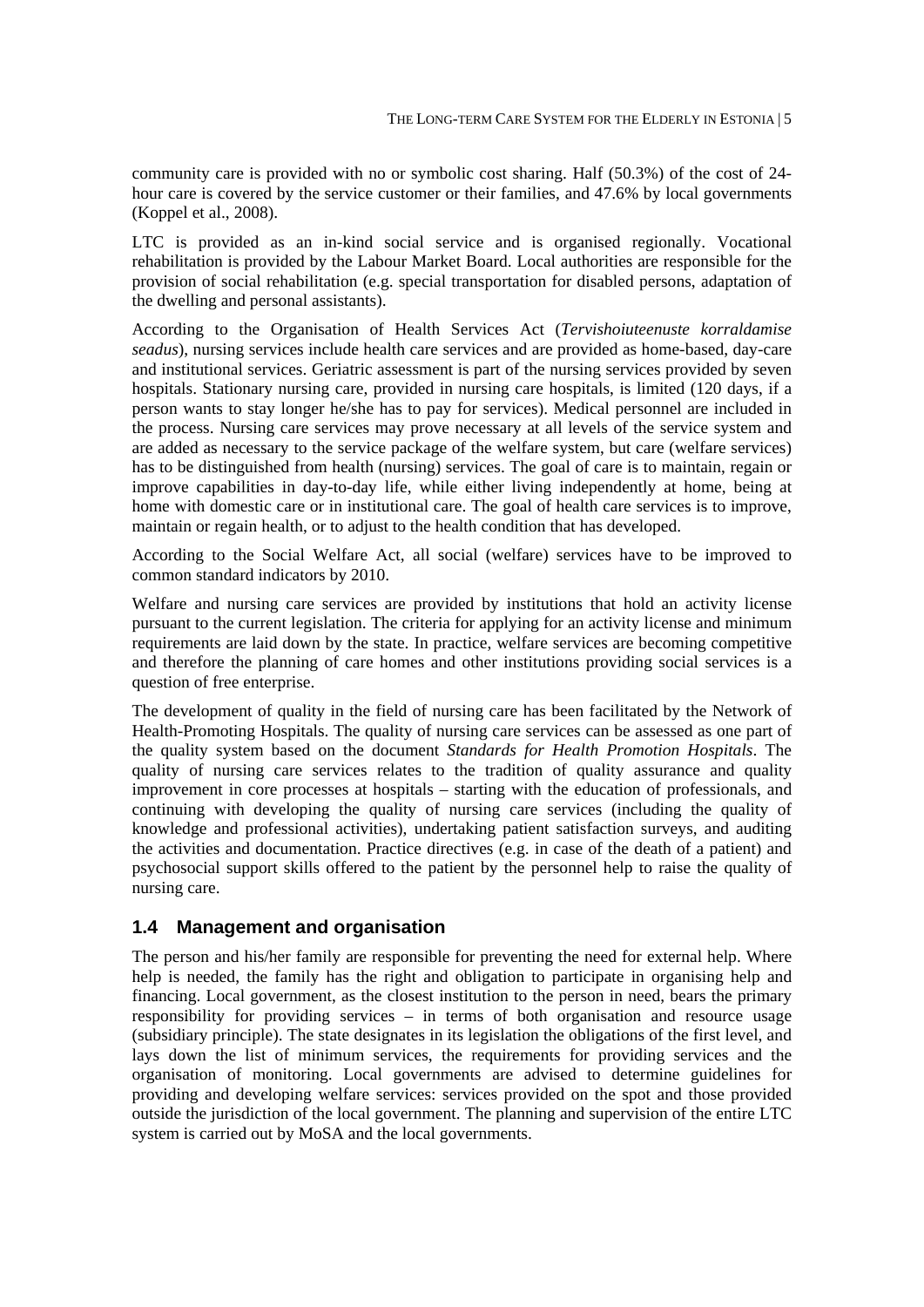The amount of services needed vary and organising the availability of all services by one local government or even county council would not be a reasonable use of resources. It is recommended to provide a limited range of services or those related to special needs in cooperation with different institutions and regions (e.g. care for the demented and rehabilitation). It is the responsibility of the state structures to organise nursing care, which is planned and developed by the county governments (city councils). From the state and regional perspective, it is expedient to consider the nursing care and welfare services in the same context as the development plans, as the target group of the services is the same and the needs for the services are often in combination.

As mentioned above, the organisation of LTC in Estonia has been divided between the health and the welfare systems.

Benefits in cash are provided by the state or local municipalities, while benefits in kind are provided by the local municipalities. Social welfare services are organised by municipalities, because they are best acquainted with local life. A local government can provide services itself or purchase the services from private or public sector organisations. The care service provider can thus be an establishment or organisation of any ownership form, but the service it provides must meet established requirements. From the point of view of increasing service efficiency, it is advisable that local governments cooperate to supply certain services together. As there are over 200 municipalities in Estonia, many local governments are relatively small. Accordingly, it is not financially possible or even feasible for them to offer all the services in each municipality.

State welfare institutions provide the services offered in schools for special needs children, services in social rehabilitation centres, orphanages and special nursing homes. Local municipalities provide the services offered in general nursing centres, day centres with nursing care, home-based services, etc. Non-profit organisations and private companies may provide services in boarding houses or through home-based services, etc. Independent nursing care is offered by companies, foundations or sole proprietors working under the law of private companies.

As regards benefits arising from the specific status of a carer, either a member of the family or a volunteer carer, working under a contract entitles the carer to an old-age pension and health insurance. If the carer works in a welfare institution, there is a written employment contract between the employer and the employee. If the carer works at the dependent person's home, there is a written service contract between the local municipality and the carer.

The county administration is responsible for ensuring the quality of care services and monitoring the care system (care services, benefits, etc.). The county administration also processes the complaints of service users.

MoSA determines the national care policy and regulates the legislation on the access to and quality of care (as well as the quality standards for services). In addition, MoSA collects and analyses care statistics. MoSA also devises and implements development programmes for care.

## **1.5 Integration of LTC**

#### *1.5.1 Essence of integrated care*

In 2008. Tallinn's city government decided to participate in the project "Future Care – Integrated Model of Care for the Aging Europe" as a regular partner to INTERREG IVC (ERDF). The project is expected to last until 2011. So far, the document *Integrated long-term care in Estonia: Providing health care, nursing care and social care services* (EGGA, 2008) has been prepared.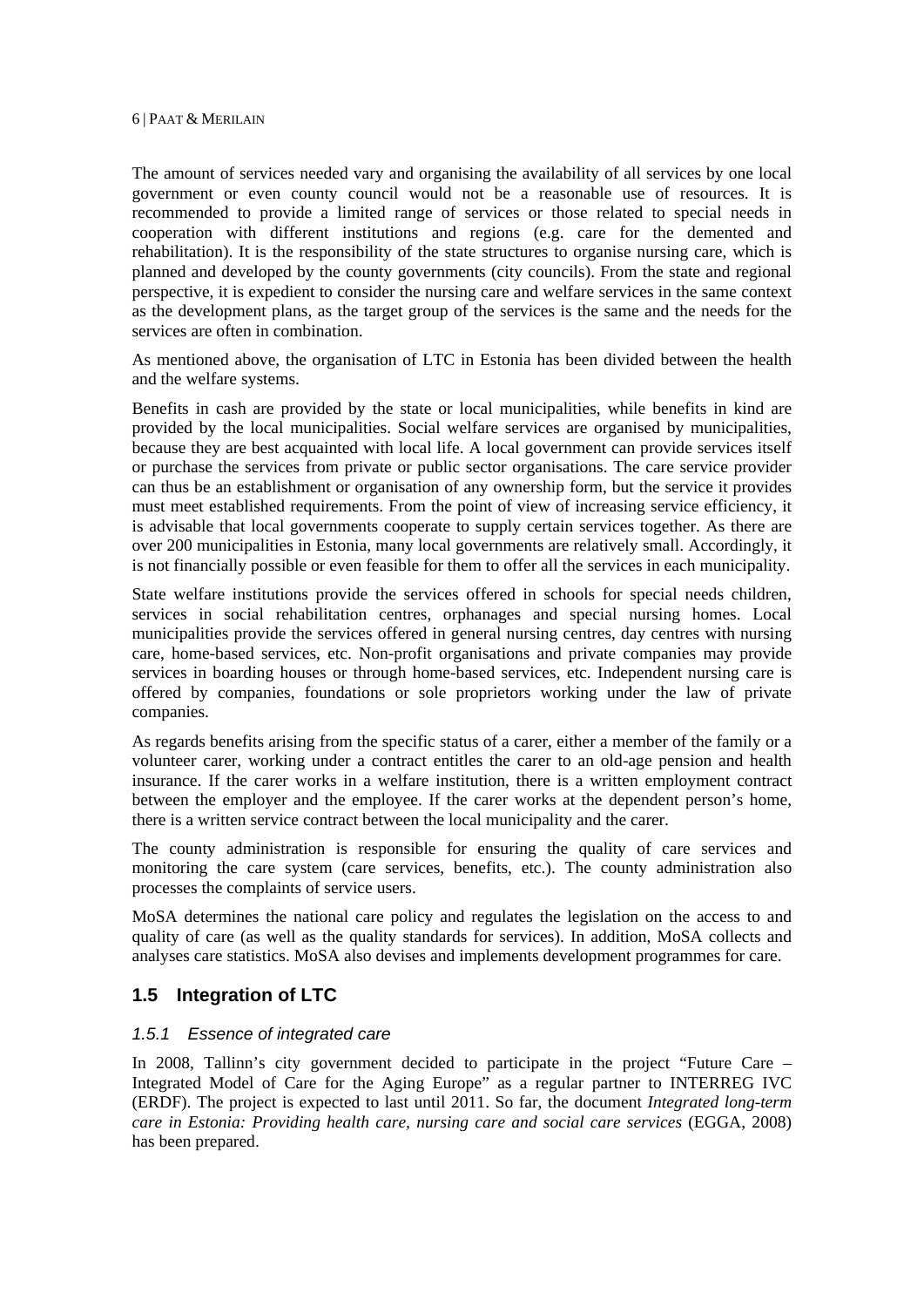On an individual level, the objectives of the organisation of care services and the integrated care system described in the document are to

- achieve the best possible quality of life for people with care needs,
- base the assessments on everyone's individual needs, and
- enable individuals to cope in their habitual environment (home) for as long as possible.

Through the services provided to the elderly, the elderly with health and coping difficulties should also have a chance to continue a decent life and actively participate in public, social and cultural life.

Integrated care is one of the central terms in today's care conceptions. This term is well explained by the definition developed in the EU project "CARMEN" and on which the document is based: "Integrated care is a well organised set of services and care processes, which is aimed at solving the problems and meeting the needs of people with multiple problems or groups of people with similar needs/problems." Integrated care includes both health care and welfare services. Integrated care is a client-centred, rather than service-centred approach to care. Integration in care foremost means a process and is aimed on the one hand at the availability of different services and on the other hand at guaranteeing consistency of care. The target groups of integrated care are the elderly and the disabled. Integrated care can work in different models – either as integrated organisations or networks.

There is a model of a coordinating network in Estonia. This model implies that people and institutions in the network have focused their activities clearly on cooperation, but their ties are not necessarily very strong and the partners may change. In cases of such integration, the relationships are formed based on actions and (repeated) agreements.

Integrated cooperation based on agreements is also possible among institutions under separate administrations. The case manager is a member of the service providers' team that is in contact with the client (and each other) during the entire period the services are needed and has an overview of all the data concerning the care of the client.

In 2006, MoSA started developing a conception of integrated care, whereby care (nursing and welfare) services are considered part of one package.

Integration between the health care and welfare systems is currently low and arbitrary now. Consistent and needs-based provision of service is not ensured for everyone. These two systems are funded and organised differently, but the target group is the same and often uses diverse services in alternative systems at the same time.

The accessibility and quality of services is uneven across the counties. Cooperation among local governments is random.

#### *1.5.2 Implementing integrated care provision in Estonia*

At the current development level the most appropriate model of integrated care for Estonia is the model of a coordinating network. As noted above, the coordinating model implies that the people and institutions in the network have focused their activities clearly on cooperation, but their ties are not necessarily very strong and the partners may change. In cases of such integration the relationships are formed based on actions and (repeated) agreements.

The family physician is the key person referring patients to nursing care services and in referrals to a local government social worker for welfare services (see Figure 1). Should a person's needs exceed just nursing care or welfare services, the organisation of services for the person is done through the case management principle. In this model, a case manager (i.e. care coordinator)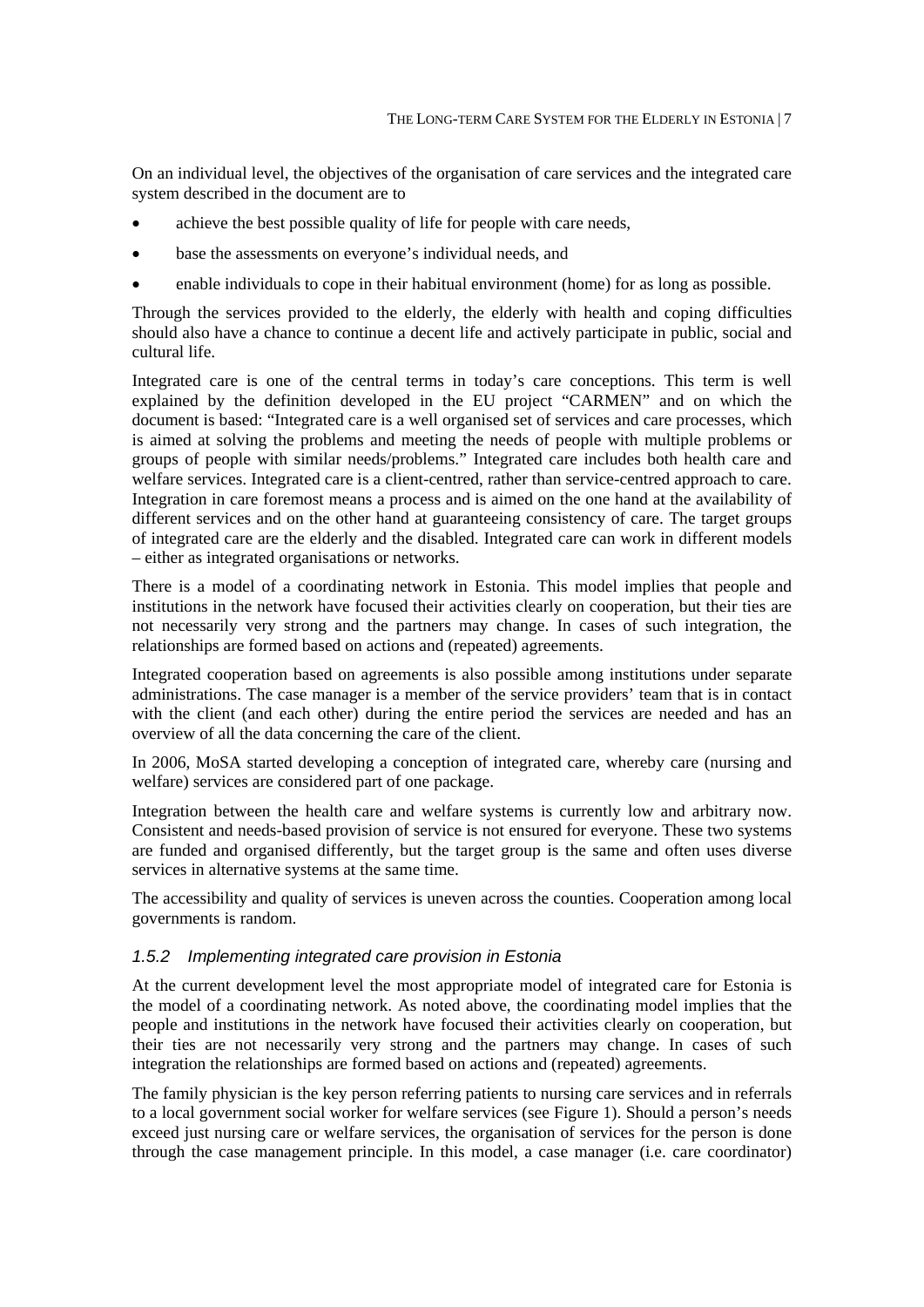takes the central position, with the aim of guaranteeing that individuals needing a package of services receive those that are as suitable as possible as well as economical, and ensuring provision works smoothly. Surveys in several countries have proven the advantages of case management in guaranteeing continuity in providing services, and the need for institutional care has decreased by up to 50%.





The case manager has special training and is competent to assess the condition and the needs of a person, along with the welfare and nursing care services necessary. The case manager must have access to information concerning the services provided in the country, the list of service providers and be knowledgeable about the service-organising principles. The case manager is a member of the service providers' team that is in contact with the client during the entire period when the services are needed and has an overview of all the data about the client concerning the care.

For case management at a proper level there must be a database of client evaluations and information on the possibilities of the region's care institutions.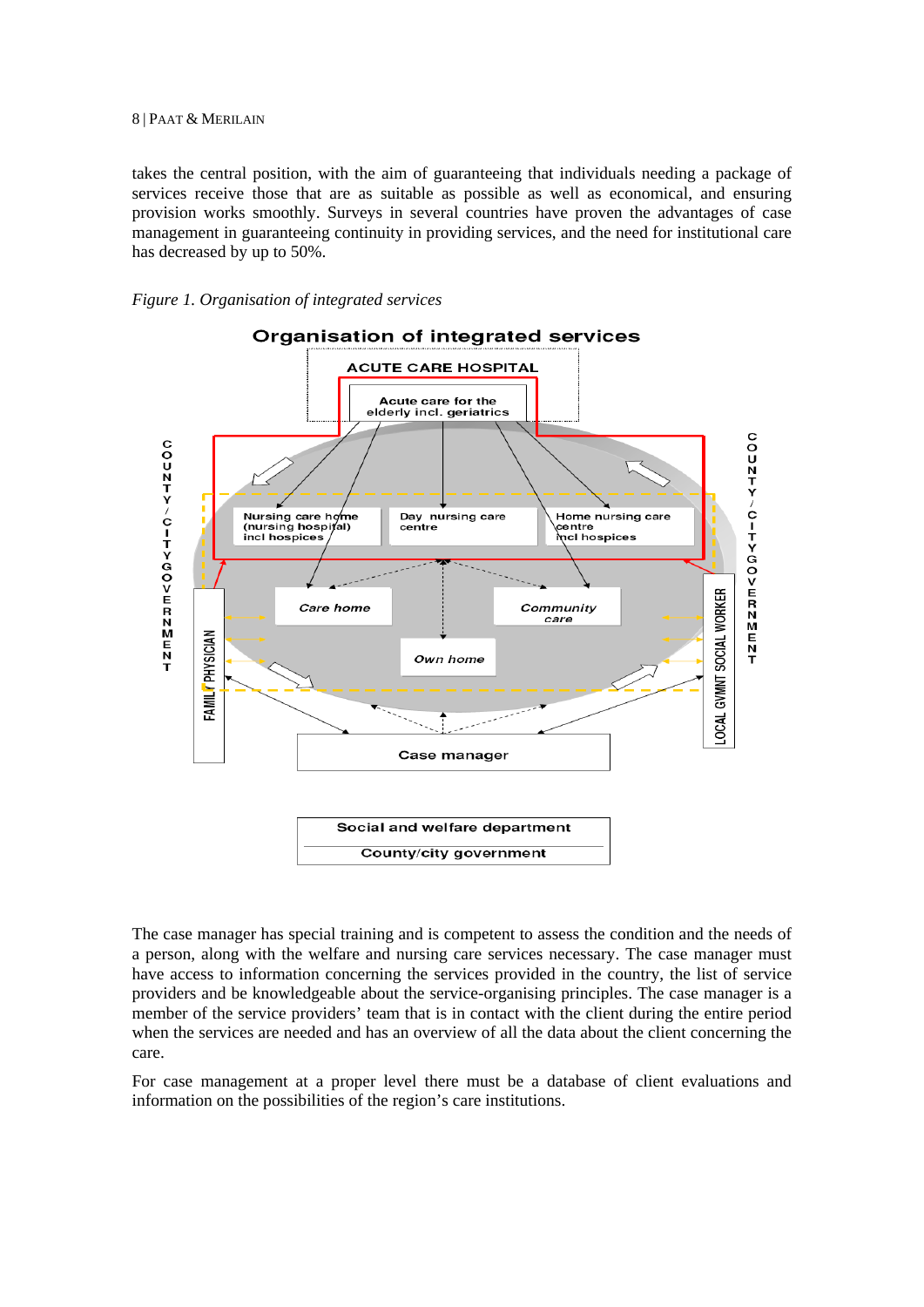The principle activities of a case manager are the following:

- to receive information about a person in need and make contact with the client;
- to evaluate the client's needs with a recognised evaluation instrument (also to use prior evaluations if there are any);
- if need be, to use a primary assessment team (family physician, family nurse, regional social worker) or help from the geriatrics team; the family physician is the key person responsible for decisions regarding health;
- to plan the services (and support) package and organise the services to be provided to the client in the best possible way while following the principle of rational resource usage;
- to evaluate the compliance of the services provided with the plan and to organise the reevaluation and changes in the care plan pursuant to the client's needs;
- to organise follow-up control and monitoring in their region;
- to provide social counselling services; and
- to make suggestions for planning and developing services.

The needs assessment and referral to services can be done by the primary evaluation team (in cooperation with the regional social worker, family physician and family nurse), but the case manager must receive all information concerning the evaluation and care plan.

In complicated cases when a person needs a more specific medical, functional and psychoemotional assessment, an evaluation by a geriatrics team (in the geriatrics department) is carried out prior to drawing up the care plan.

In line with the practices already implemented in Estonia, it is best to start with case management on the county government level (also in larger towns), which has the responsibility of organising and monitoring primary health care. Central coordination is presumably neutral and guarantees subsequent control and monitoring of higher quality, including the use of finances. An alternative would be with the welfare institutions or local governments. The latter has welfare responsibility but lacks the competence for monitoring each type of service.

## **2. Funding**

#### **2.1 Costs of care**

There are two major expense items that serve as a basis for the determining the cost of care and service provision:

- the costs of satisfying the basic needs of an individual (e.g. food, housing, safety and hygiene); and
- the costs of providing assistance (mainly the salary of nurses and carers, but also the costs of using instruments, transport, administration, safety supervision, etc.).

The first expense is quite steady – depending only on changes in economic conditions and it is usually the cheapest element of the costs of care. It is reasonable that if necessary and possible, users of care services may pay for satisfying their basic needs.

#### **2.2 Nursing care services**

Public health insurance plays a significant role in funding nursing care (in institutions and at home), based on the principle of providing services tailored to the needs of insured persons,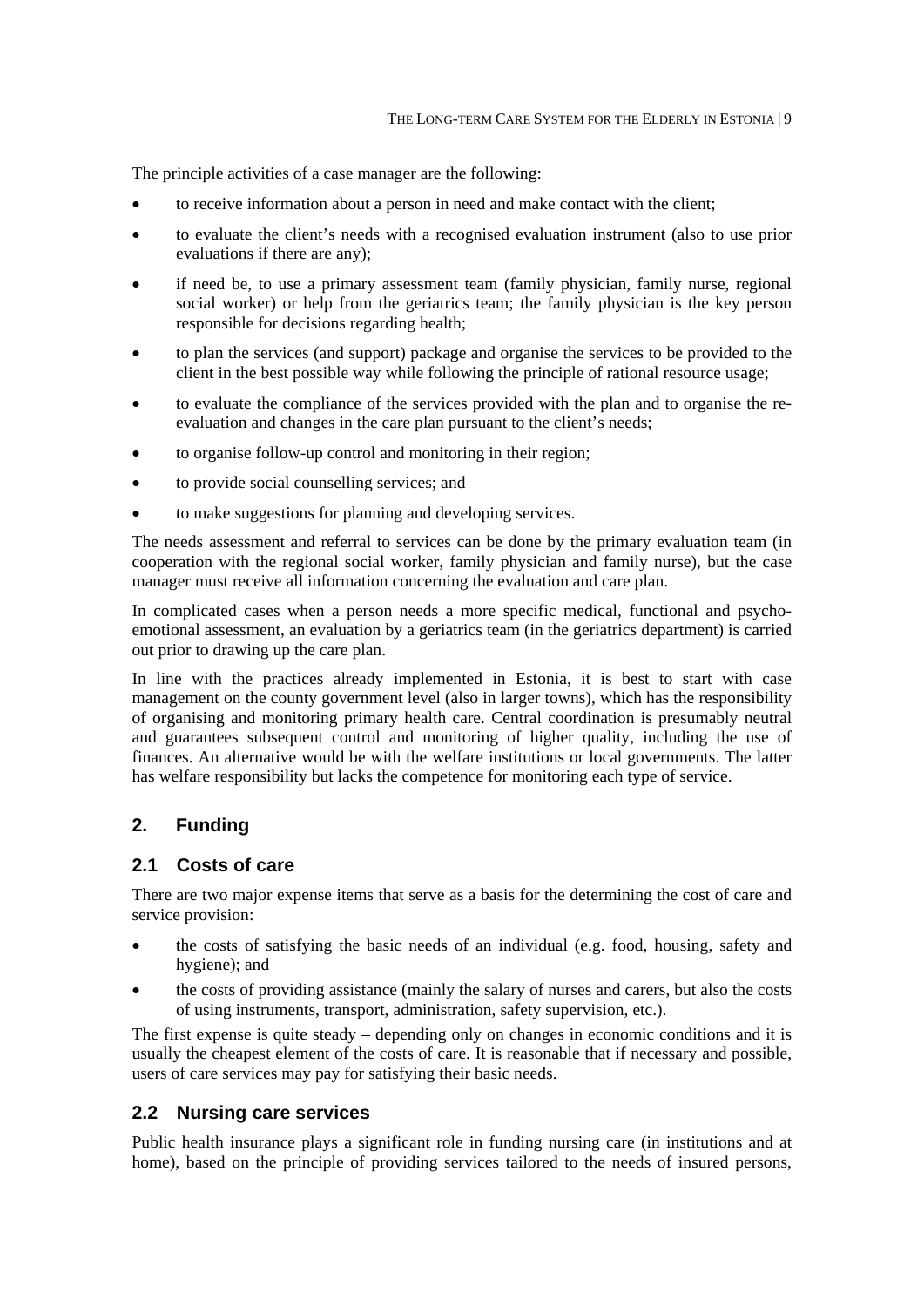regional accessibility to treatment and expedient utilisation of insurance funds. Health insurance is 13% of the earmarked social tax (33%) and is paid by employers for employees, while the self-employed pay the social tax from their income. Estonian health insurance functions on the solidarity principle: in case of illness, provision of the range of health care services does not depend on the amount of social tax paid for the person. The EHIF (*Eesti Haigekassa*) also pays for the services provided to non-working insured persons from the social tax paid by the working population. In Estonia, about 96% of the population is covered by health insurance.

Nursing care services are mainly funded by the EHIF. Nursing care in hospitals may be marginally paid by service users. Home nursing services may also be paid by the local government and/or service users. Geriatric assessment is fully paid by the EHIF.

Home nursing care (nurses and nursing services) has a large financing gap in Estonia. The development of such services is still at an embryonic stage. Figure 2 shows the coverage of care services by financial resources. For instance, the financing of home services is only 15% of the total need – the demand for such services is estimated at seven times higher than the volume currently provided. The projections for 2030 imply that the coverage should increase, as owing to welfare effects the need for such services is expected to decrease and the share of local government financing is expected to rise.



*Figure 2. The estimated coverage of home care services in 2008 and 2030* 

*Source:* PwC (2009).

Based on the Nursing Care System Strategy of Estonia for 2004–15 (*Eesti hooldusravivõrgu arengukava 2004–15*), the goals for funding proportions of total expenses of nursing care for 2015 are shown in Tables 1 and 2. The aim is to deliver all services free of charge for service users, except those provided in care homes and home-based nursing care.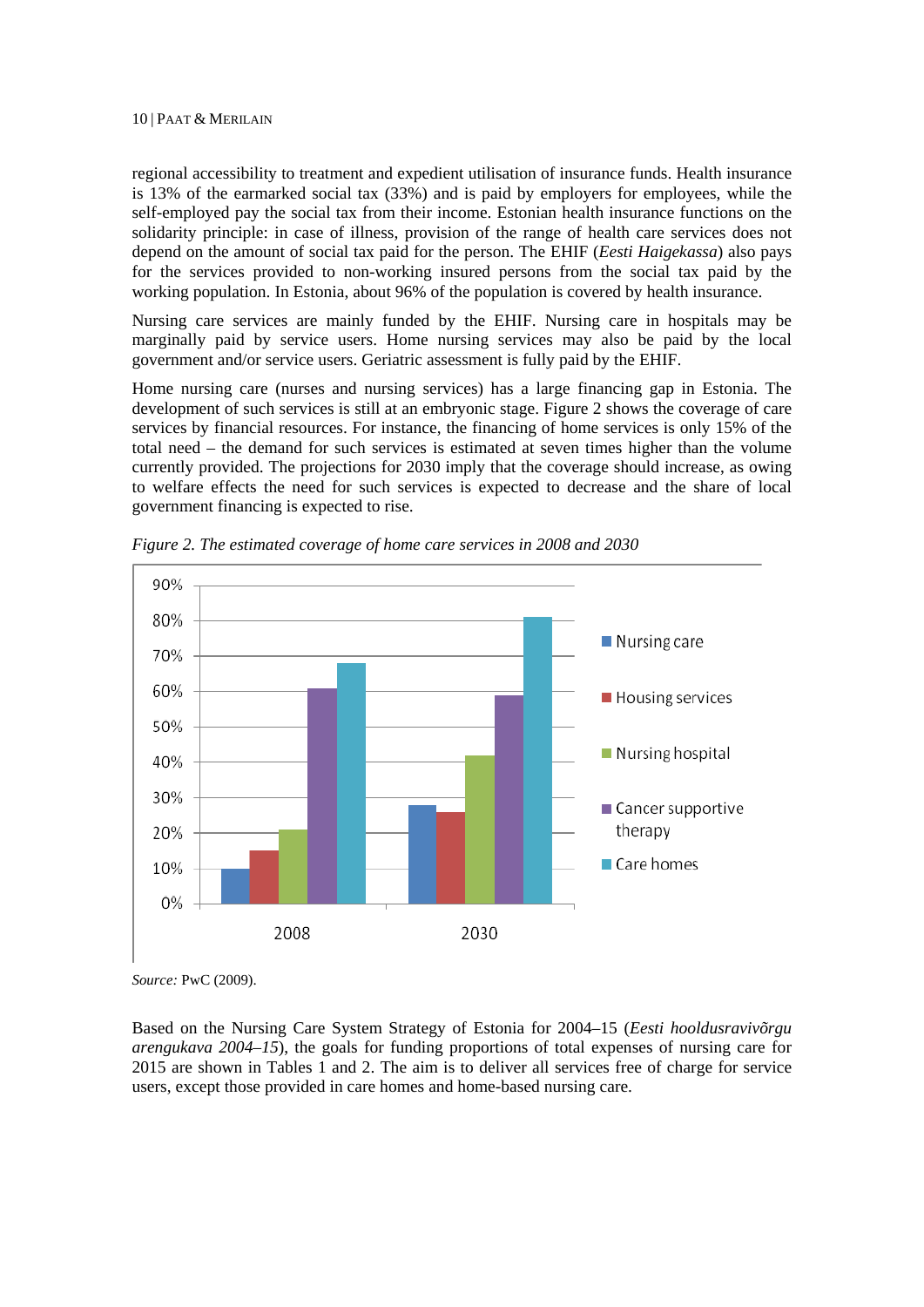| Care service            | <b>Health insurance</b> | <b>Local government</b> | Service user |
|-------------------------|-------------------------|-------------------------|--------------|
| Geriatric departments   | 100                     |                         |              |
| Nursing care home       | 35                      | 49                      | 16           |
| Care home               |                         | 71                      | 29           |
| Nursing, day care       | 100                     |                         |              |
| Home-based nursing care | 100                     |                         |              |
| <b>Total</b>            | 56                      | 31                      | 13           |

*Table 1. Funding for nursing care services, goals for 2015 (%)* 

*Source:* The Nursing Care System Strategy of Estonia for 2004–15.

*Table 2. The distribution of total expenditures on nursing care, goals for 2015 (% of total expenditures)* 

| Care service            | Percentage of total expenditures<br>on nursing care |
|-------------------------|-----------------------------------------------------|
| Geriatric department    | 10                                                  |
| Nursing care home       | 36                                                  |
| Care home               | 32                                                  |
| Nursing day care        | 9                                                   |
| Home-based nursing care | 13                                                  |
| <b>Total</b>            | 100                                                 |

*Source:* The Nursing Care System Strategy of Estonia for 2004–15.

#### **2.3 Welfare services**

The majority of welfare services are financed by local government budgets. There are also other funding possibilities: the service user's out-of-pocket payments, donations, private sector investments, etc. Indirect financing occurs through the caregiver's allowance (from local government budgets) and allowances to individuals with disabilities (from the state budget). Care home services are the only services for which direct payments by service users are the main source of funding. About 58% of the costs of services were covered by service users in 2007 (see Table 3).

*Table 3. Share of local government and service users' payments funding welfare services (% of total cost) in 2007* 

| <b>Service/financing source</b> | <b>Local governments</b> | <b>Service users</b> | Other |  |
|---------------------------------|--------------------------|----------------------|-------|--|
| Care home                       |                          | 58                   |       |  |
| Home service                    | 98                       |                      |       |  |
| Day-care centre                 | 86                       |                      | 6     |  |
|                                 |                          |                      |       |  |

*Source:* Grünvald (2009)*.*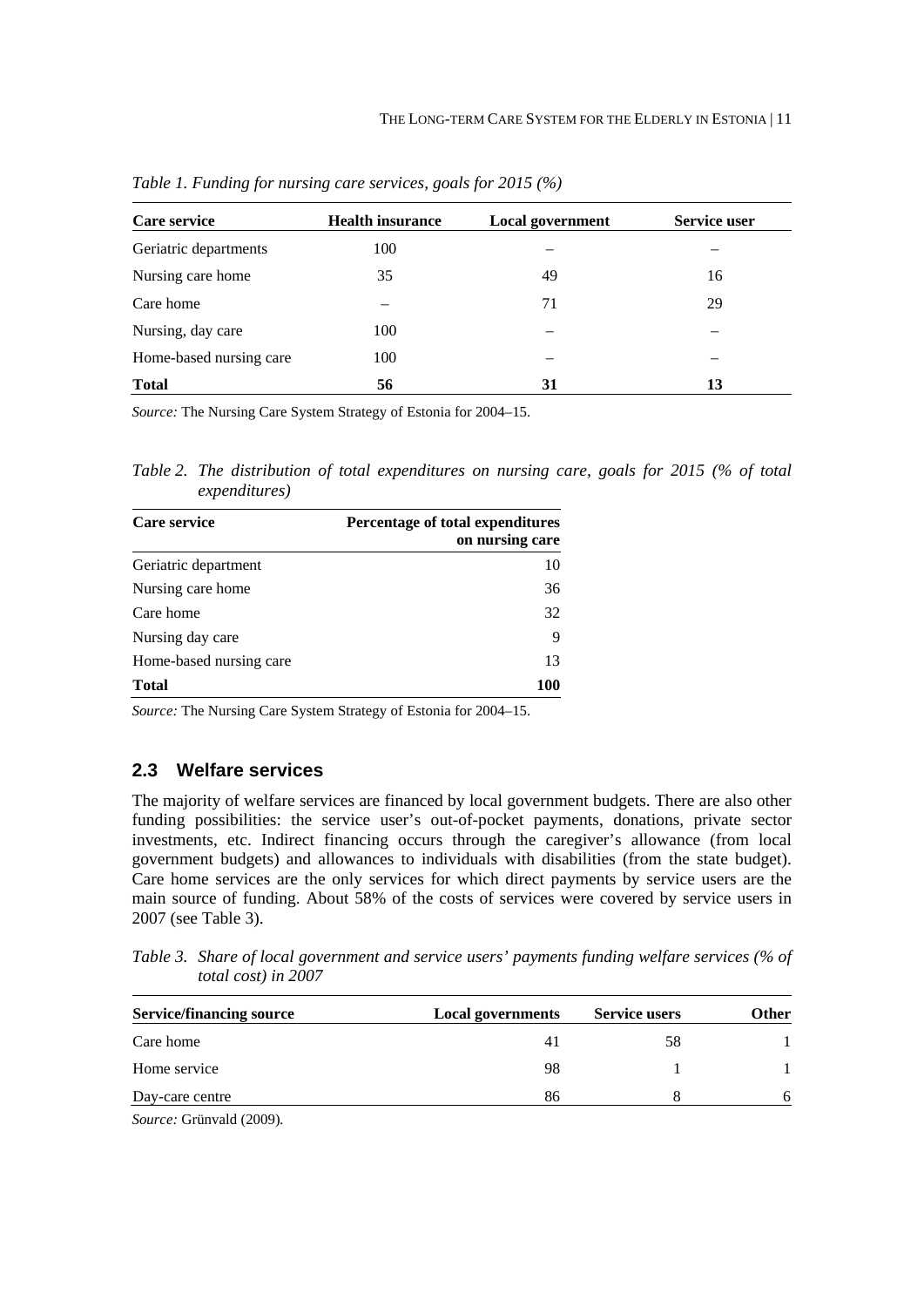## **2.4 Informal care**

Informal care is mainly funded by local governments and is closely related to the economic possibilities of local governments. It is up to the local government whether to pay caregiver's benefits or not.

Local governments also fund supporting services offered to persons taking care of their relatives (see Figure 3).

*Figure 3. Main funding of LTC services* 



*Source:* EGGA (2008).

## **3. Demand and supply of LTC**

## **3.1 The need for LTC**

Estonia has a population of 1,340,602 (as of 1 January 2008), approximately one-third of which lives in rural areas. Since 1990, the population has decreased by approximately 200,000, as a result of migration to the east and west, as well as natural negative growth. Although the crude birth rate has increased continuously since 1998 (from a low of 8.8 live births per 1,000) and despite the mortality rate falling steadily since 1994, the combined effect has not been sufficient to result in positive population growth. In terms of the population's age structure, less than 15% of the population is aged between 0 and 14, and the share aged 65 and older (17.1%) and aged 80 and older (3.5%) is rising (2007). These trends are not reflected yet by the age-dependency ratio, which has slightly decreased from 49% in 2000 to 47% in 2007, but the burden of an ageing population is expected to grow in coming years, as the working-age population declines.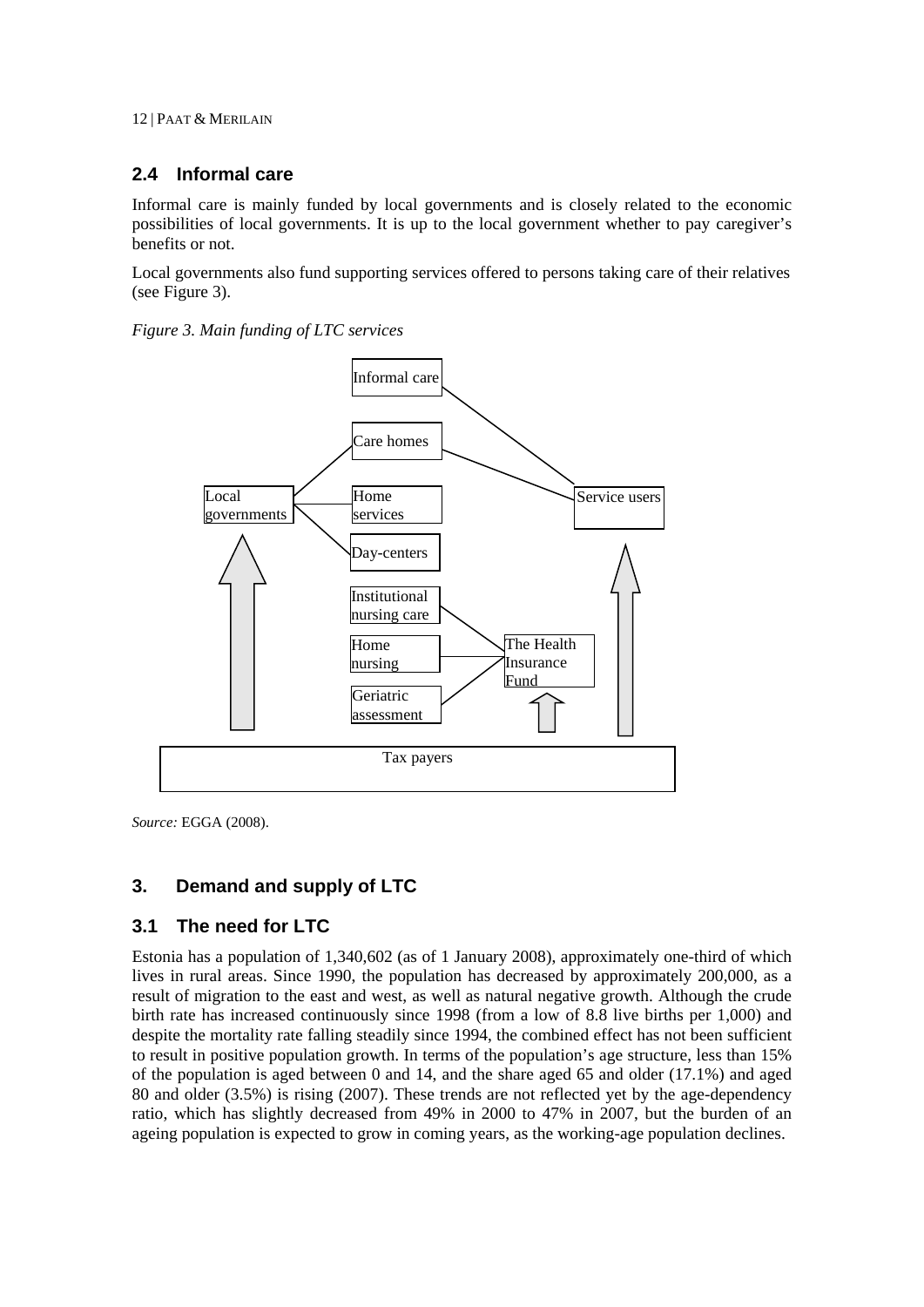Total expenditure on care services is relatively low in Estonia. According to the National Institute for Health Development (TAI, 2009), total expenditure on public-sector care services in 2008 was 0.28% of GDP. In 2009 PricewaterhouseCoopers (PwC) conducted an analysis of the LTC system in Estonia. The main aim of their study was to evaluate the sustainability of LTC. In order to assess the sustainability of LTC financing, the amounts of financing from current sources were projected until 2030 and compared with the estimated total costs. The demographic trends and changes in health status were also taken into account in their analysis. Two projections were prepared, for both demand and the actual need for such services. The demand projections assumed that the coverage and provision of formal care services remained at the current level, e.g. the share of formal care recipients among the total population aged 65+ remained constant. The projections of the need for formal services dismissed such assumptions.

The results revealed that with respect to the projected need, total expenditures on LTC services should be about five times higher (1.06% of GDP) compared with the current level.

According to estimations by the Institute of Estonian Demography, 37.8% of the population aged 65+ has a need for LTC. Only 5.6% of the population aged 65+ receives formal care services, but the need for formal care is estimated at 24.7% (see Table 4).

|               | <b>Actual 2007</b> | <b>Proportion 65+</b><br>$(\%)$ | <b>Needs 2008</b> | <b>Proportion 65+</b><br>(%) |
|---------------|--------------------|---------------------------------|-------------------|------------------------------|
| Formal care   | 12.746             | 5.6                             | 56,561            | 24.7                         |
| Informal care | 73,810             | 32.2                            | 29.996            | 13.1                         |
| Total         | 86,556             | 37.8                            | 86,556            | 37.8                         |

*Table 4. The estimated need for total LTC, formal care and informal care* 

*Source*: PwC (2009).

In Estonia the planning of nursing care is based on the number and other indicators of persons aged 65 and older (elderly). According to the Nursing Care System Strategy of Estonia for 2004–15, the need for nursing care beds for 2015, based on calculations of 10 beds per 1,000 individuals aged 65 and older, is 1.4 per total population. For care homes (20 beds per 1,000 persons aged 65 and older), the figure is 2.9 per total population. At the end of 2007 there were 1,348 nursing care beds (according to calculations the need was for 2,305) and 5,128 (welfare) care beds (according to calculations the need was 4,610). Therefore, according to need, the number of care beds in welfare is optimal, but there must be more nursing care beds to meet the demand.

Determining the need for LTC in Estonia entails the following problems:

- insufficient analysis of the real need for care;
- difficulties in determining the number of clients able to pay their own share of financing;
- awareness of services (e.g. cancer supportive therapy and geriatric assessments);
- changing proportions of family care;
- a prospective increase in morbidity (e.g. cancer);
- acute-care quality improvements; and
- increased availability may bring growth in the demand for care.

Determining the need for welfare services also involves problems:

insufficient analysis of the real need;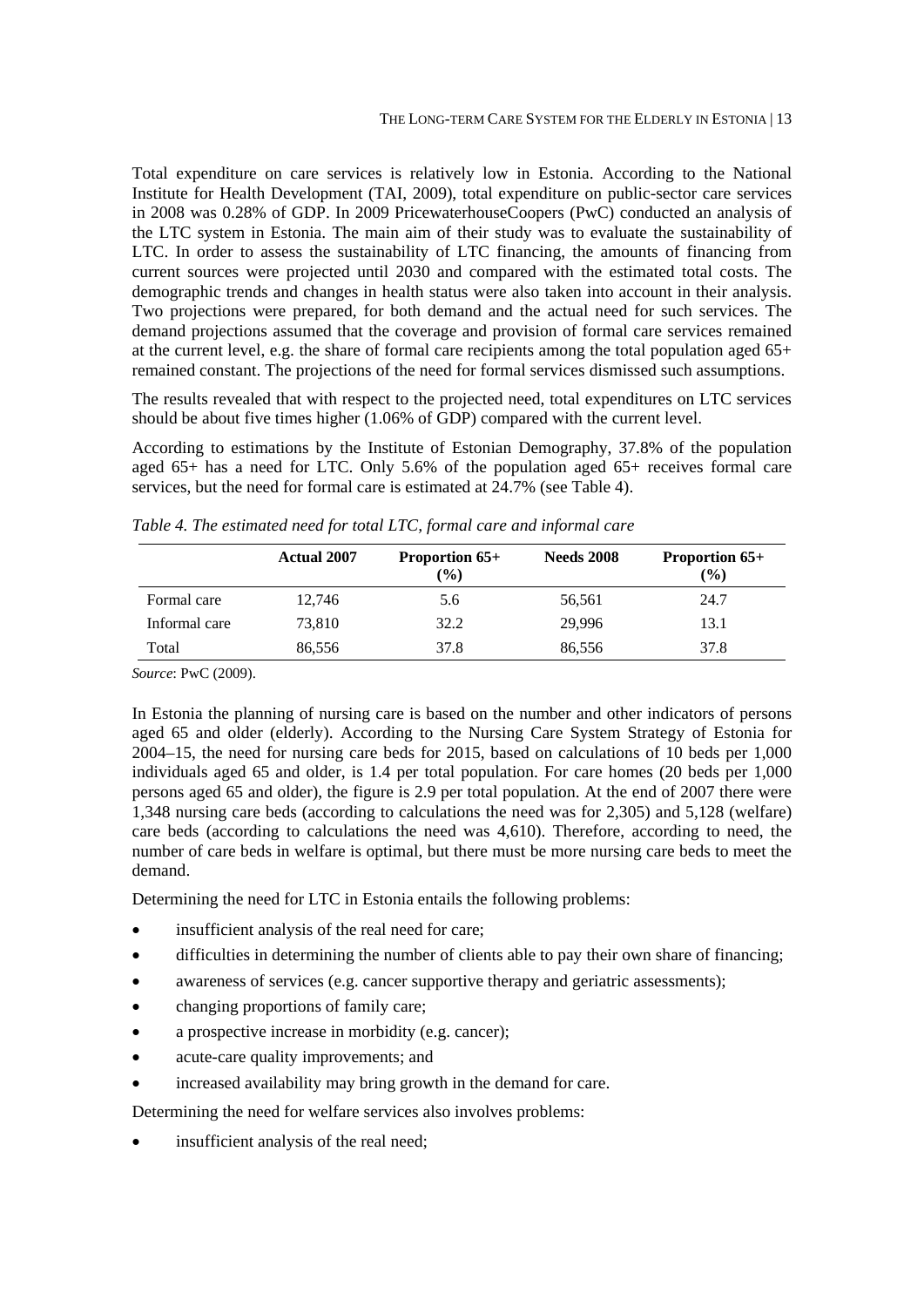- prospective changes in the amount of family care and changes in its proportion compared with institutional care;
- changes in the expected healthy years of life owing to the increase in overall life expectancy;
- improvements in the image of care homes may increase the demand for such care; and
- improvements in the standard of living increase the capacity of clients to pay a share of financing the care.

## **3.2 The role of informal and formal care in the LTC system**

While supplying older persons with LTC services, the emphasis is on helping individuals to remain in their homes as long as possible. In line with that goal, the amount of non-institutional services provided has increased, especially day care and other supporting services. The selection of different forms of care services, however, remains limited.

According to NOSOSCO, about 0.4% of persons under age 65 and 2% of those older than 65 are in care institutions. About 0.1% of those under 65 and 2.2% of those older than 65 receive home help.

## **3.3 Demand and supply of informal care**

The Family Law Act provides a description of responsibilities children have for their elderly parents. Because informal care is not regulated by law in Estonia, there may be situations in which caregivers have too great a workload or they simply cannot handle it. In general, informal care is provided at home by the family (and hence free of charge).

There is no data about any kind of informal care in Estonia.

## **3.4 Demand and supply of formal care**

The availability of home care and day-care services is inconsistent (see Tables 5 and 6). Access to nursing and health care services in care homes is low.

|                           | <b>Service</b>             | <b>Number of cases</b><br>$\frac{6}{6}$ of total LTC |
|---------------------------|----------------------------|------------------------------------------------------|
| Nursing care              | Institutional nursing care | 12,815                                               |
|                           | Home nursing               | 13,627                                               |
|                           | Geriatric assessment       | 1,149                                                |
|                           | <b>Total</b>               | $27,591* (29%)$                                      |
| Care (welfare)            | Care home                  | 7,016                                                |
|                           | Home services              | 6,428                                                |
|                           | Day-care centres           | 54,211**                                             |
|                           | <b>Total</b>               | 67,655(71%)                                          |
| $LTC$ (nursing + welfare) | <b>Total</b>               | 95,246 (100%)                                        |

*Table 5. Demand for LTC services in 2007* 

\* Tallinn provides about 1,000 extra cases every year. According to that, the total number of cases in nursing care is about 28,591.

\*\* The number of clients; the number of clients in day-care centres is approximate.

*Source:* Grünvald (2009).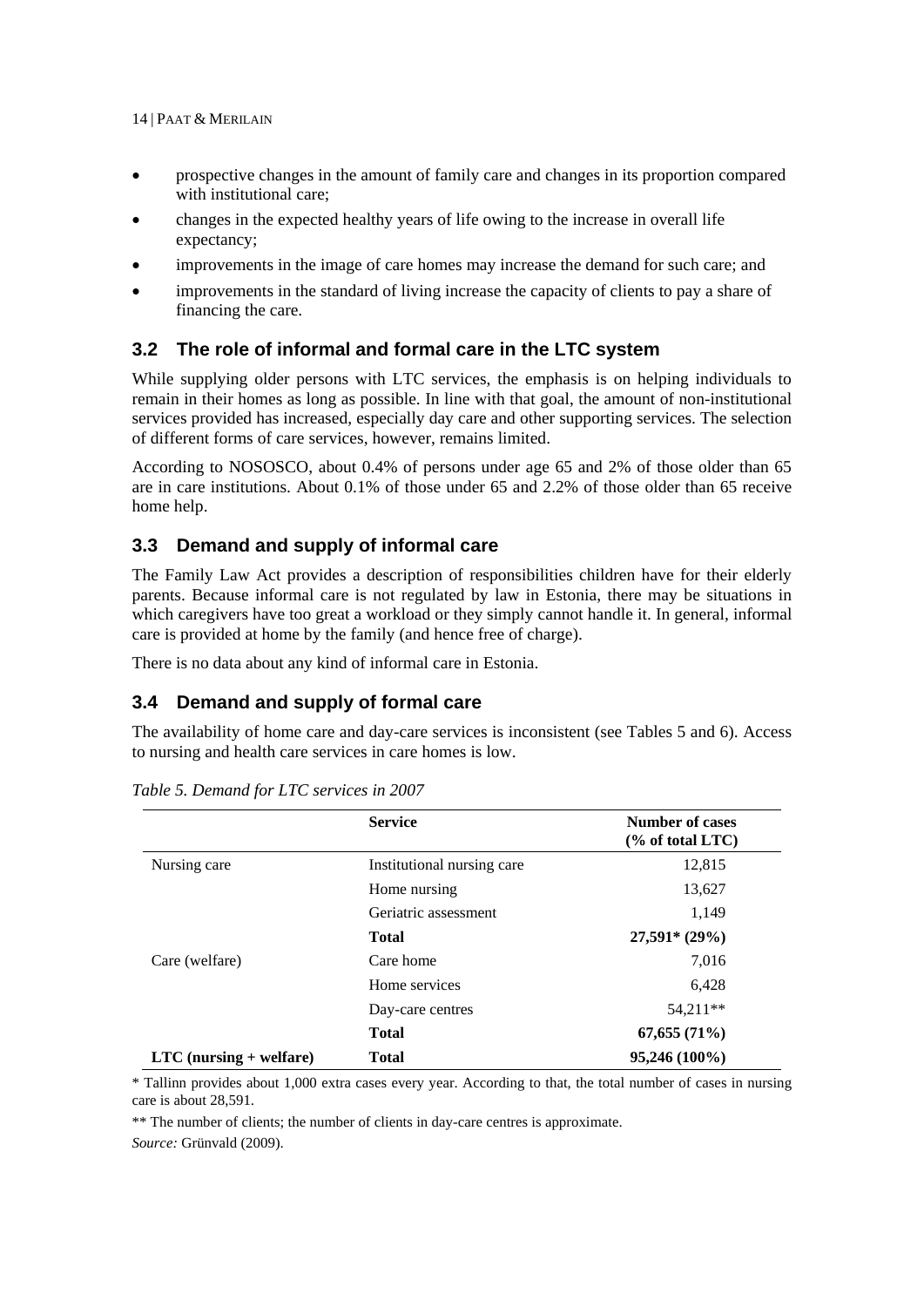|                                  | <b>Service</b>             | Number of providers (year) |
|----------------------------------|----------------------------|----------------------------|
| Nursing care                     | Institutional nursing care | 47 (2007)                  |
|                                  | Nursing care               | 44 (2007)                  |
|                                  | Geriatric assessment       | 7(2007)                    |
|                                  | <b>Total</b>               | 98                         |
| Care (welfare)                   | Care home                  | 118 (2007)                 |
|                                  | Day-care centres           | $82*(2005)$                |
|                                  | Home services              | 682 (2005)                 |
|                                  | <b>Total</b>               | 882                        |
| $\text{LTC}$ (nursing + welfare) | <b>Total</b>               | 980                        |

*Table 6. Supply of LTC services* 

\* For the elderly

1

*Source:* Grünvald (2009).

#### *3.4.1 Institutional care*

According to MoSA, in 2006 there were 4,737 persons in welfare institutions for adults (62% women and 40% over 80 years old) staying on average in the institution for 8.3 months. Compared with 2000, the number of persons in these institutions had increased by 45%. The fastest increase was among persons 80 years and older, making up 40% of persons in social care institutions in 2006 (compared with 34% in 2000). A total of 118 social welfare institutions offered care services to the elderly in 2007 (excluding those designed for persons with special psychiatric needs), providing 24-hour care to 4,970 persons, 80% of whom were above the age of 65. In 2008 there were already 2,008 institutions.

In 2007, 58% of expenses were paid by the service recipients or their families and 40% of costs were covered from the budget of the local government. The total cost was  $\epsilon$ 23,015. The private share of expenses for institutions has increased over the years, as in 1998 only 23% of care in institutions had to be covered by the recipient, while 54% was covered by the local government and 17% by the state budget. Now, only 1% comes out of the state budget.

The demand for institutional care has increased by about 28% in the past five years, mainly because of the increase in the proportion of the elderly. The average waiting time for institutional care is 0.5-2 months. Waiting times differ by provider. The average waiting time for public institutional care is longer than private-for-profit institutional care. Waiting times have remained constant during the past five years.

The number of service providers and beds in institutional care (24-hour service every day) has increased. From 1998 to 2006, 25 new institutions and 1,500 service users were added. There are providers of round-the-clock care services in every county offering this main service, but not in every local government area.

In 2007, 9,580 persons (over 12,000 cases) used institutional nursing-care services (PwC, 2009). The average length of stay in institutional care was 27.6 months. The length of stay has increased in the past five years by about  $4\%$ .<sup>1</sup> The average cost per nursing care case was  $6842$ 

<sup>&</sup>lt;sup>1</sup> See the website of the National Institute for Health Development (TAI) ( $\frac{www.tai.ee}{}$ ).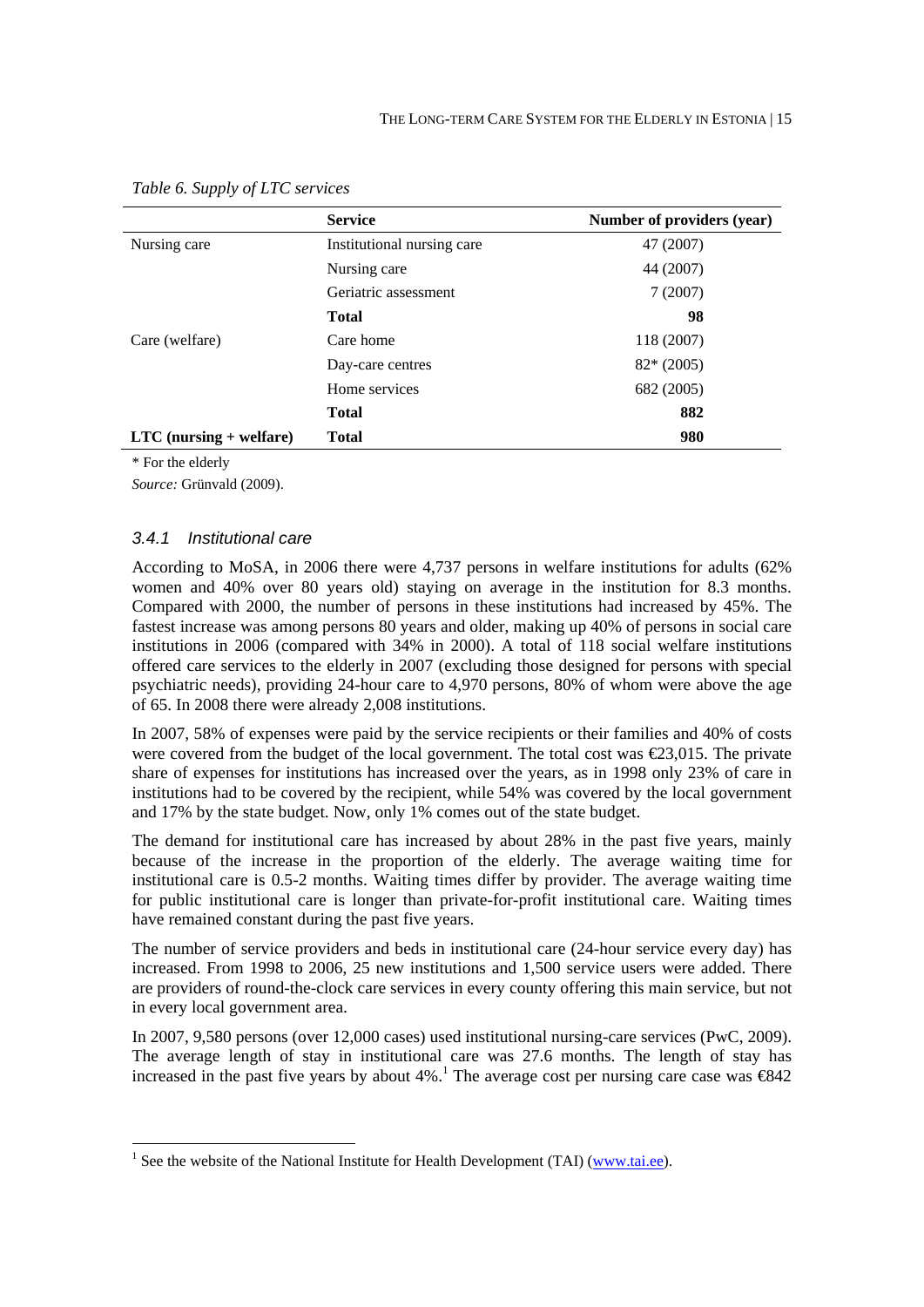(PwC, 2009). The average daily fee for institutional nursing care per recipient is about  $\epsilon 41$ . Fees vary among providers and according to the intensity of care needed. Care recipients can freely choose among providers.

According to the Development Plan of Nursing Care for 2004–15, there must be 4 helpers at night and 8 in the daytime per 30 clients in nursing care homes. There also has to be at least 1 social worker per 30 clients (PwC, 2009). At the end of 2005, the number of full-time employees in adult care institutions was 1,081. For 1 full-time worker, there were about 4 service users. In 2007 there were 1,173 workers in care homes, including 7 physicians and 174 nurses. That equalled 4.2 clients per care worker. In smaller areas, the number of clients per care worker was much larger (PwC, 2009). Institutional care providers cannot expand their capacity freely because of limitations in resources (workforce, number of beds, etc.). There is no remarkable competition between public and private sector institutional care providers.

#### *3.4.2 Home care*

Home-based services were provided to 6,428 persons, including 3,960 with special needs (i.e. disabled persons) in 2007. Among all service recipients, 76% were women (74% of persons with a disability). Out of all recipients of home services, 82% were older than 65 (44% over age 80). Among all recipients, 40% were women over 80 years old. When separately analysing recipients who are disabled, we can see that 75% were over 65. A high proportion of disabled individuals who received home services were older than age 65: 87% of women and 62% of men. The proportion of the disabled and elderly among home-service recipients has been increasing over the years. Although home services are the responsibility of local governments, not all of them are providing this kind of service (30% of them do not). In 2006, there were 667 social workers providing home services. On average, this service was provided to 45 persons per 10,000 (576 per 10,000 in the case of persons 80+) (PwC, 2009).

In recent years, the amount of home-care services has been stable – about 70% of local governments approve home-care services (PwC, 2009).

In 2007, 4,200 persons (over 13,000 cases) used nursing home care (including nursing care for individuals with cancer). The average cost per case was €143 (the cost of nursing care per patient with cancer was €85.80) (PwC, 2009). According to the Development Plan of Nursing Care for 2004–15, the optimal number of clients per nurse is 8-10. In 2007, the average number of visits per month per nurse was 132. At the same time, 17 doctors and 24 nurses were engaged in home care for individuals with cancer (PwC, 2009).

The number of clients per care worker in Tallinn in 2007 was 6.6 (PwC, 2009).

#### *3.4.3 Semi-institutional care*

1

In 2007, 1,100 persons (1,149 cases) used geriatric assessment services. The average cost per case was  $€1.10$  (PwC, 2009).

In 2007, over 54,000 clients visited day-care centres. There were 1,001 workers, equalling about 54 clients per worker (PwC, 2009).

<sup>2</sup> See the website of the Estonian Health Insurance Fund (http://www.haigekassa.ee/kindlustatule/ tervishoid/taastus).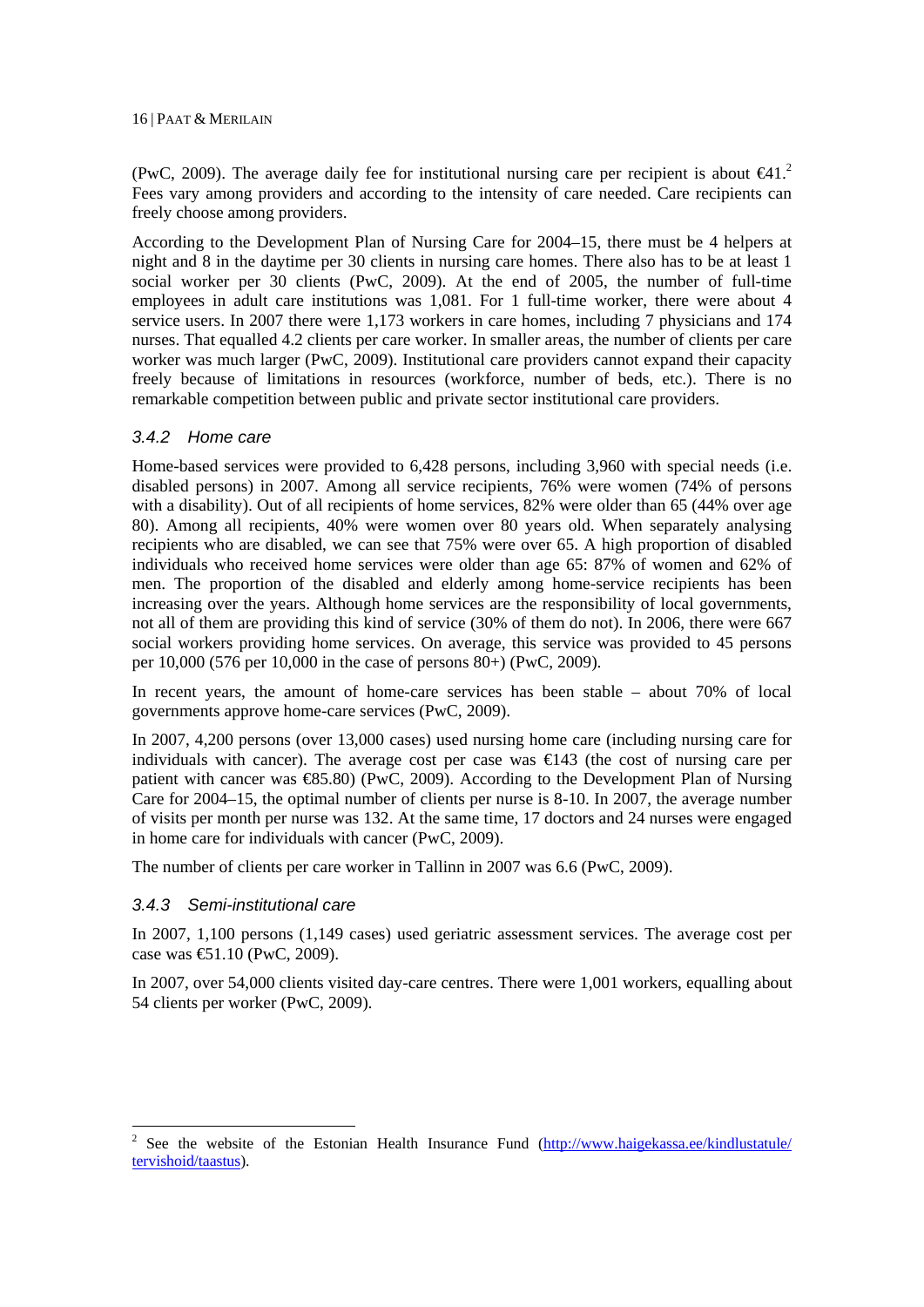## **4. LTC policy**

## **4.1 Policy goals**

1

Major LTC reforms are in progress and will take effect in 2013. Official LTC goals refer to the costs of formal care in general ( $\in$ 19,423,120), institutional care ( $\in$ 192,862) and home care  $(\text{\textsterling}316,613).$ <sup>3</sup>

The current LTC goals refer to different groups of recipients, e.g. persons with dementia or disabilities.

The overall goal is to ensure access to services for all and that the need for care does not cause poverty or financial dependency. In addition, the aim is to pay more attention to the inadequacy of access to services. The emphasis is on helping individuals in their homes as long as possible.

The Social Welfare Act sets out the following the main goals for welfare (care):

- less state and more individual and local government contributions;
- the development of case-management methodology; and
- the development of housing services.

The Nursing Care System Strategy of Estonia for 2004–15 lists the main goals in nursing care:

- to reach certain proportions of funding for total nursing care expenditures by 2015, i.e. 56% by health insurance, 31% by local government and 13% by service users. The aim is to provide all services free of charge for service users, except services in care homes and nursing homes;
- to increase the number of nursing care beds in nursing care up to 2010 to meet the need (based on calculations of 10 beds per 1,000 persons aged 65 and older);
- to ensure that all nursing care beds do not have time limitations on occupancy (now the maximum time of occupancy is 120 days), so that the nursing care time will be dependant on the need;
- to improve the quality and accessibility of nursing care services. Properly assessed needs should be considered when supplying services. More variety and needs-based services should be offered;
- to facilitate service users moving among different services according to care needs;
- for home nursing care to form the base and active nursing care the top level of nursing care, indicating a change in the focus of development planned for 2004–15;
- to create an effective network of nursing care by 2015 according to the objectives set in the national strategy. Also the aim is to uniformly cover the need for services everywhere in Estonia; and
- to decrease institutional services, to focus on the individual and provide flexible, integrated, community-based care services.

<sup>3</sup> See the MoSA website, *Tervis, töö- ja sotsiaalelu 2007* (http://www.sm.ee/fileadmin/meedia/ Dokumendid/Sotsiaalvaldkond/kogumik/sotsiaalminist\_eetik\_trykki\_1\_.pdf).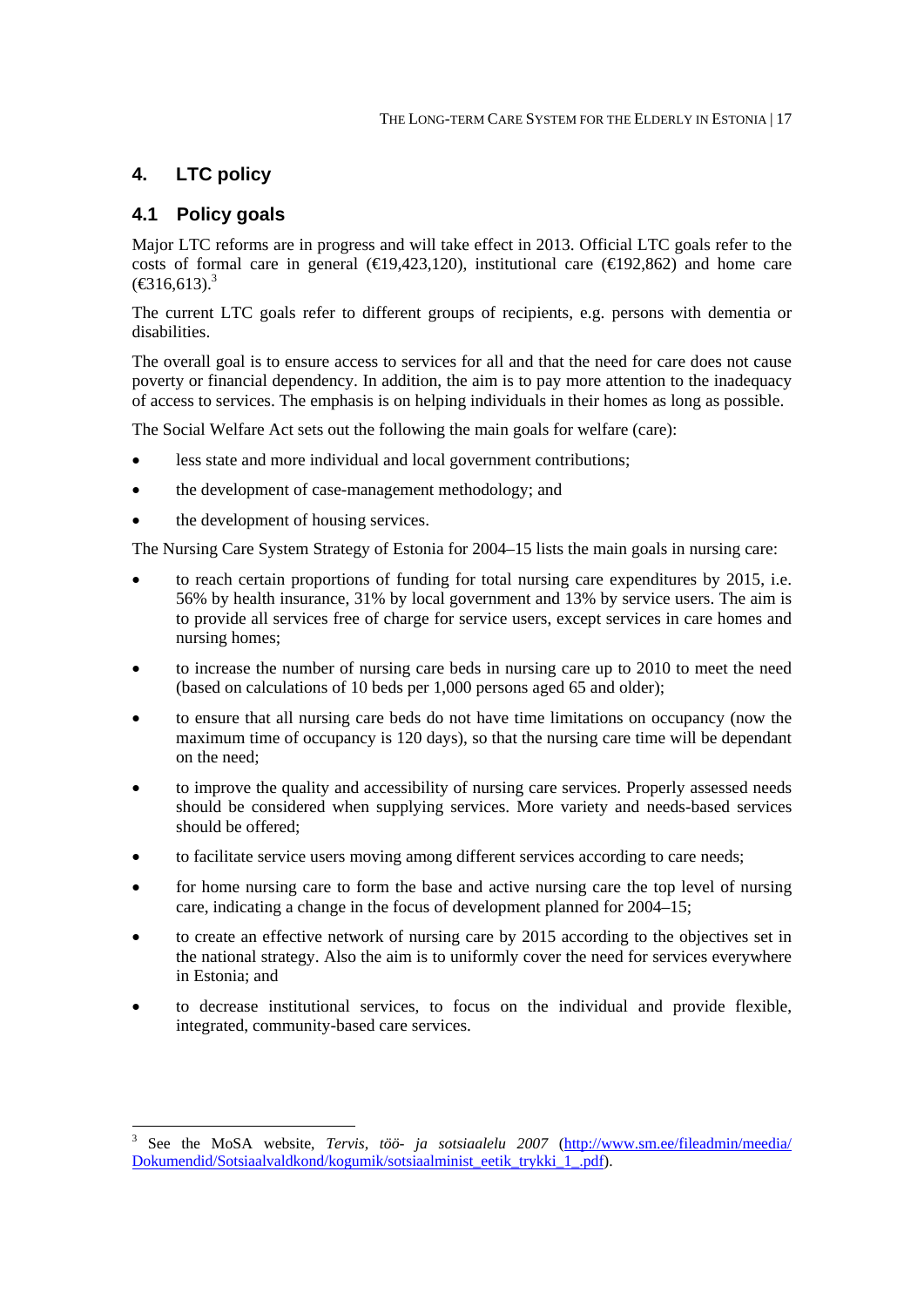1

## **4.2 Integration policy**

The development and sustainability of the nursing care and social welfare system is significantly influenced by the ageing of the population. It is evident that a decrease of the population of working age (15-64) from 2015 will result in the pressure to fund health care through taxation of the working age population or the increase of their own contributions. To facilitate the development of in-patient nursing care to the desired level there is a need to find new funding schemes, whereby health insurance would be assisted by the contributions of the local government and even individuals themselves, similar to the funding of care beds. Furthermore, along with growing revenues from the collection of health insurance, the private sector, central government and local municipalities should increase their expenditures on health care in pace with the growth of GDP in the future. The Local Governments' Act, however, does not set the requirement for the latter to finance health care.

The key values and principles now underpinning social service policy have a clear emphasis on the individual's needs rather than provision of the available services, supporting the maintenance of the greatest possible degree of independence and integration in local communities. In focusing on individual requirements, in recent years there has been more attention given to assessing needs and the instruments for doing so. Local government social workers have been educated on that theme. While developing the integrated system of care, regionally responsible centres will be established to improve matching services to individuals and movement among different services.

In practice, the level of integration among health, nursing and welfare services is very low and insufficient at present. As a result, for example, access to nursing and health care services is inadequate and limited for the elderly in care centres. To solve this problem, care and health specialists have united to develop the "Conception of Integrated Care Services for the Elderly". Nursing and welfare services will be provided in the same institutions. The practical outcome of an integrated system of providing care services will be regionally located, multifunctional institutions with stable and long-term (at least three-year) primary funding.

The integrated system is funded by three main sources. First, service users pay for housing, food and necessities. Second, medical personnel costs and nursing care given are funded by the EHIF (health insurance). Third, welfare services and equipment (as needed) are funded by the local government. More clear-cut funding will help the money to be used more effectively and make clear the share of payment by each participant.

## **4.3 Recent reforms and the current policy debate**

Keeping health expenditures under public control has forced the health sector to increase internal efficiency (e.g. the reforms related to family physicians and hospitals). Since 2003, year-on-year the number of beds in institutional care has grown. In 2003, there were 976 and in 2007 there were  $1,348$  beds.<sup>4</sup>

The problem related to persons without health insurance must be solved to ensure the possibility of access to LTC services for everyone living in Estonia. The first steps have already been taken, e.g. giving health insurance to the unemployed who are actively seeking a job or attending refresher courses. Nevertheless, a lot of work remains to be done in the short run.

To improve nursing care quality, geriatric experts are formulating regulations for services. The EHIF supports this effort with funding and by monitoring the services provided according to the regulations of services in future. Digital solutions are being developed to aggregate all cases

<sup>&</sup>lt;sup>4</sup> See the website of the National Institute of Health Development (TAI) ( $\frac{http://www.tai.ee/?id=5841)}{http://www.tai.ee/?id=5841)}$ .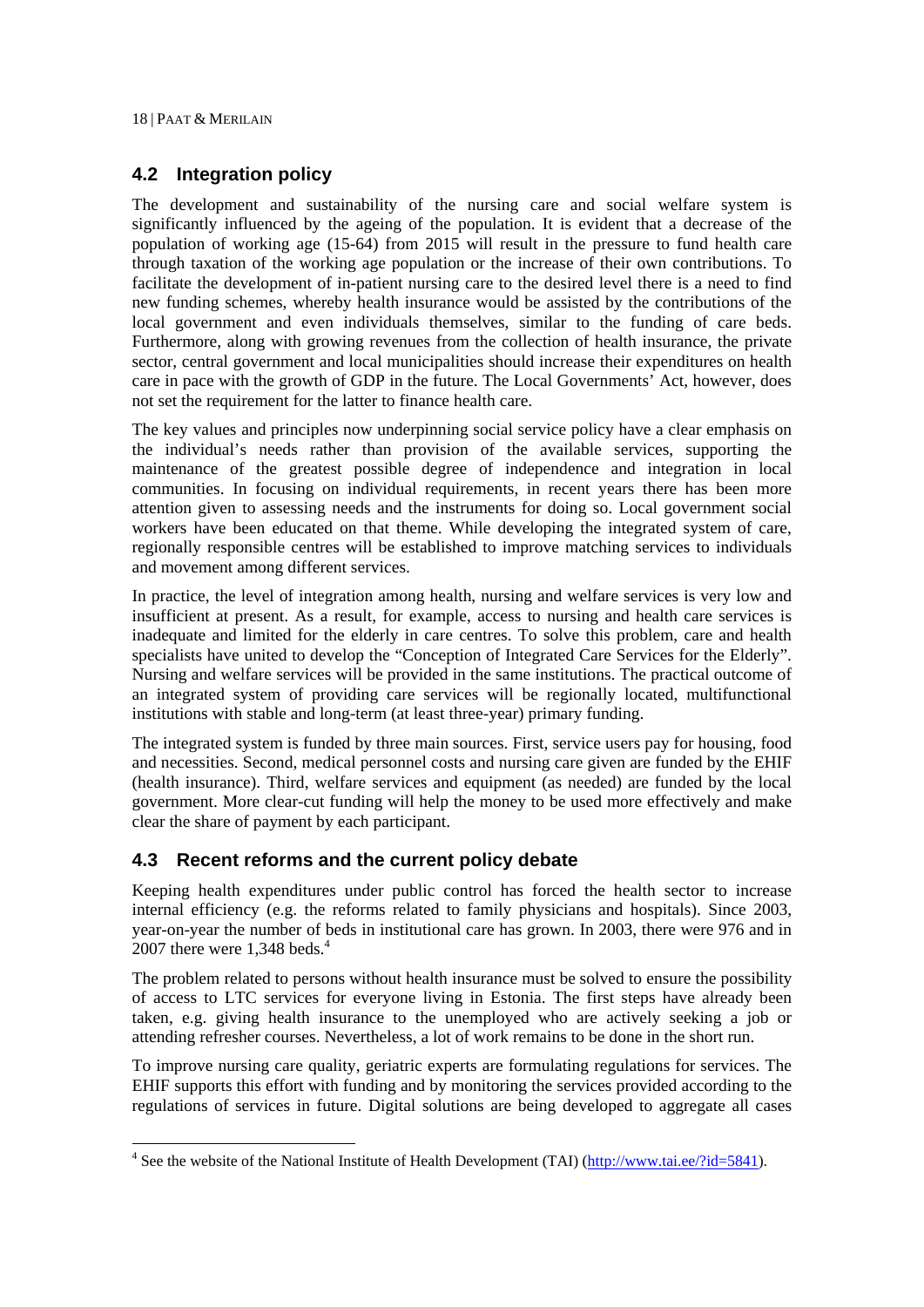into one digital system. The so-called 'e-Health project' (*e-Tervise projekt*) makes it easier for different specialists to work with cases. It also improves the provision of person-centred care services.

In 2005, the state gave resources to local governments to pay a caregiver's allowance. After that change, all care organisation instruments were in one place – in local governments. Assessing the needs of all clients was done with that change. As a result, local governments have a better overview of the needs of their residents and it is easier to develop services and plan resources. Moreover, as two-thirds of disabled persons are pensioners, the allowance is one way to support informal care.

The supply and volume of welfare services provided have grown from year to year. A future challenge is to encourage service providers to implement new, more economical and increasingly effective services.

One of the goals is to maintain the sustainability of the LTC system. Hence it is important to have enough qualified personnel. A large problem is the low salaries in the care sector. In recent years, however, the number of specialised personnel has increased. The salary of care workers (in the public service) is a topic that is currently being discussed at the state level in the government. To assess and develop the quality of labour, refresher courses and an employee registration system are being developed.

## **4.4 Critical appraisal of the LTC system**

The main problems with LTC in Estonia are the lack of provision and high costs of services. For instance, the cost of care home services (i.e. long-term care in an institution) varies according to the institution, from around  $\epsilon$ 319–447 per month to as much as  $\epsilon$ 767–1,086 in some cases. Notably, average wages in Estonia in 2007 were €724–838 in the fourth quarter of 2008. The average old-age pension was  $\epsilon$ 278 in 2008. Thus, in general care homes are really expensive and not widely available (MoSA, 2009).

The key difficulties faced by the LTC system are the following:

- The LTC system, based on the need for services, is not sustainable in the long term. More emphasis should be placed on developing home-based services and supporting more informal care services. As the demand for LTC services grows year by year, because of the ageing population, provision has to increase too.
- Less attention has been paid to informal care and financial support is insufficient.
- The availability and quality of services is uneven across the counties.
- Integration between the health care and welfare systems is low and random; consistency and needs-based services are not ensured.
- Salaries and the number of (qualified) personnel have to increase to improve the quality and provision of care services.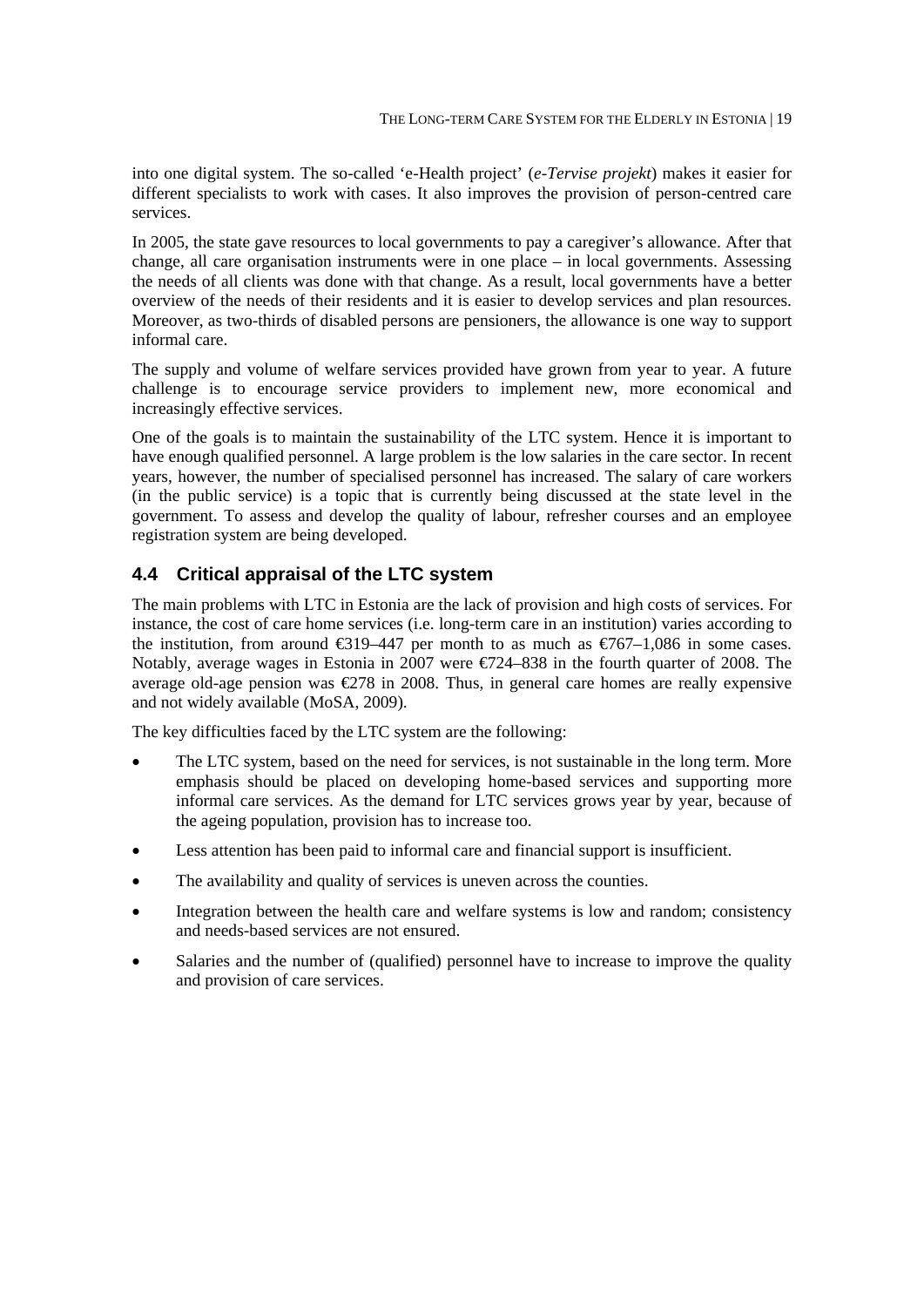#### **Bibliography**

- Avahoolduse arenduskeskus, A. (2005), *Eakate hooldamine ja hooldustegevused,* Tallinn (http://www.sm.ee/fileadmin/meedia/Dokumendid/Sotsiaalvaldkond/Eakad/taeiendav\_tea ve/Eakate\_hooldamine\_ja\_teenused.pdf).
- Estonian Association of Gerontology and Geriatrics (EGGA) (2008), *Integrated Long-term Care in Estonia: Providing health care, nursing care and social care services,* EGGA, Tartu (www.egga.ee/Integrated\_long-term\_care\_in\_Estonia.pdf).
- Estonian Health Insurance Fund (EHIF) (n.d.), Data retrieved 03.12.2009 (www.haigekassa.ee/ kindlustatule/tervishoid/taastus).
- European Commission (n.d.), MISSOC, Medical Statistics Tables, Data retrieved 03.04.2009 (http://ec.europa.eu/employment\_social/missoc/db/public/compareTables.do).
- Grünvald, O. (2009), *Jätkusuutlik eakate hooldussüsteem. I seminar,* PricewaterhouseCoopers, Tallinn.
- Hooldusravi korraldus (2007), *Tööandja osalus hüvitise maksmisel. Lühiuuring,* Riigikogu kantselei majandus-ja sotsiaalinfoosakond (nr 15-3/095, 08.08.2007).
- Karu, M. and R. Leetmaa (2009), *Access to Healthcare and Long-Term Care: Equal for women and men? National Report Estonia*, PRAXIS Center for Policy Studies, Tallinn.
- Koppel, A., K. Kahur, T. Habicht, P. Saar, J. Habicht and E. Ginneken (2008), *Estonia Health system review,* Health Systems in Transition, European Observatory on Health Systems and Policies, Brussels.
- Ministry of Social Affairs (MoSA) (2004), *The Nursing Care System Strategy of Estonia for 2004-2015* (*Eesti hooldusravivõrgu arengukava 2004-2015*), MoSA, Tallinn (http://www.sm.ee/fileadmin/meedia/Dokumendid/Tervisevaldkond/Tervishoid/Eesti\_ho oldusravivorgu\_arengukava\_2004-2015.pdf).
- Ministry of Social Affairs (MoSA) (2005a), *Health and Long-term Care*, MoSA, Tallinn.
- Ministry of Social Affairs (MoSA) (2006), *Sotsiaalse kaitse ja kaasatuse riiklik aruanne 2006- 2008m,* MoSA, Tallinn (www.sm.ee).
- Ministry of Social Affairs (MoSA) (2008), Hooldus-ja õendusabi teenuste osutamine integreeritult. Kontseptsioon, MoSA, Tallinn (www.sm.ee).
- Ministry of Social Affairs (MoSA) (n.d.), *Sotsiaalministeerium*, Data retrieved 03.04.2009 (www.sm.ee).
- Nordic Council of Ministers, Nordic Social-Statistical Committee (NOSOSCO) (n.d.), Data retrieved 03.04.2009 (http://www.norden.org/en/nordic-council-of-ministers/council-ofministers/council-of-ministers-for-health-and-social-affairs-mr-s/institutions-andcooperative-bodies/cooperative-bodies/nordic-social-statistical-committee-nososco).
- Paat, G. and A. Aaviksoo (2009), "Attempts to integrate long-term care", *Health Policy Monitor*, October (http://www.hpm.org/survey/ee/a14/4).
- PricewaterhouseCoopers (PwC) (2009), Hoolduskoormuse vähendamiseks jätkusuutliku eakate hooldussüsteemi finantseerimissüsteemi väljatöötamine. Etapp III (finantseerimissüsteemi kirjeldus) ja lõppraport, PwC, Tallinn.
- Riigiteataja (1995), Social Welfare Act (*Sotsiaalhoolekande seadus*), (https://www.riigiteataja. ee/ert/ert.jsp).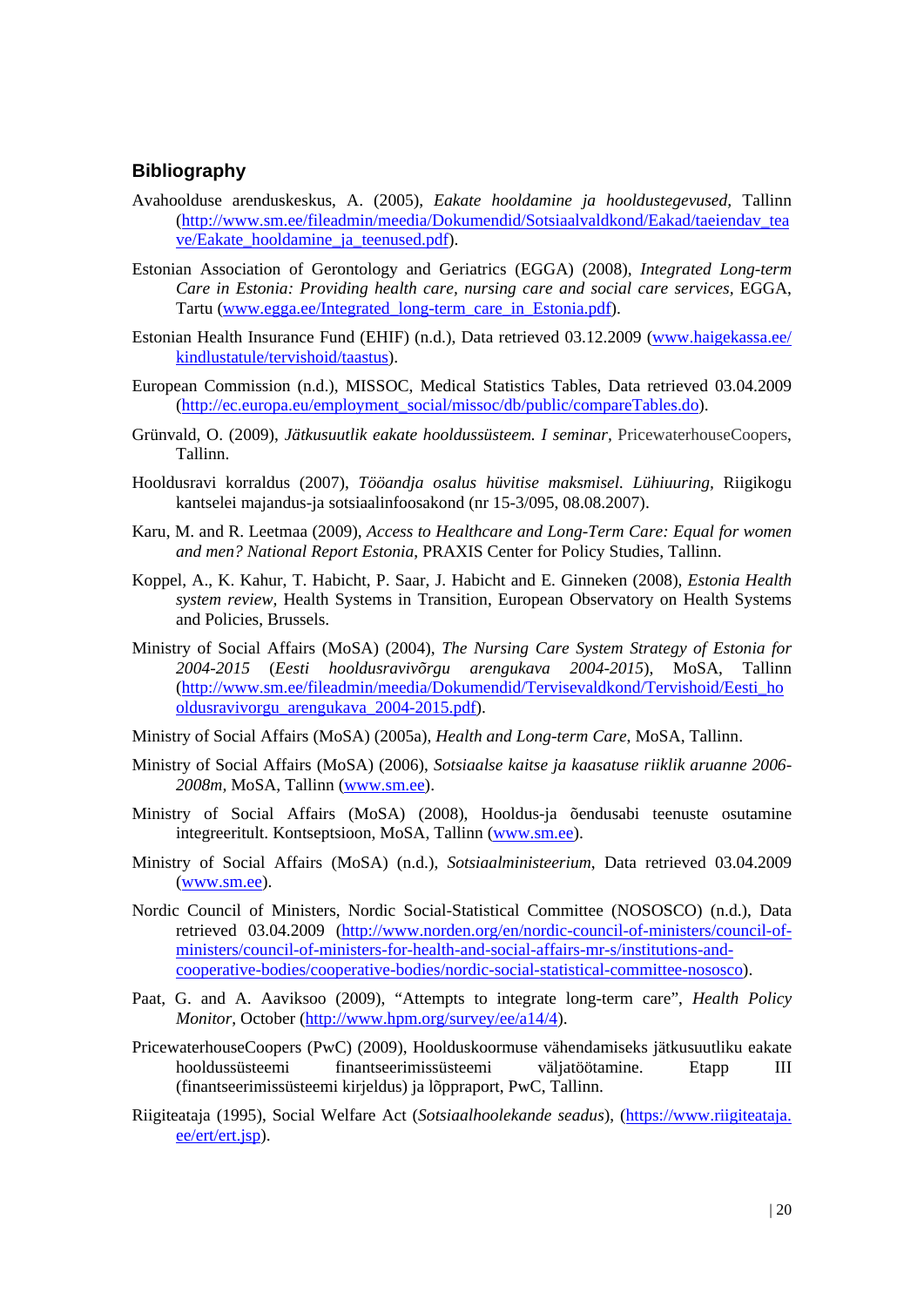- Riigiteataja (1999), Social Benefits for Disabled Persons Act (*Puuetega inimeste sotsiaaltoetuste seadus*) (www.riigiteataja.ee).
- Riigiteataja (2002), The Act of Organization of Health Services (*Tervishoiuteenuste korraldamise seadus*), *Riigiteataja*, (https://www.riigiteataja.ee/ert/act.jsp?id=13258819).
- Tervise Arengu Instituut (TAI) (2009), Statistics, TAI [National Institute for Health Development], Tallinn, data retrieved 03.08.2009 (http://www.tai.ee/?id=5592).
- Tervise Arengu Instituut (TAI), *Sustainable long-term care system of seniors,* TAI, Tallinn (forthcoming).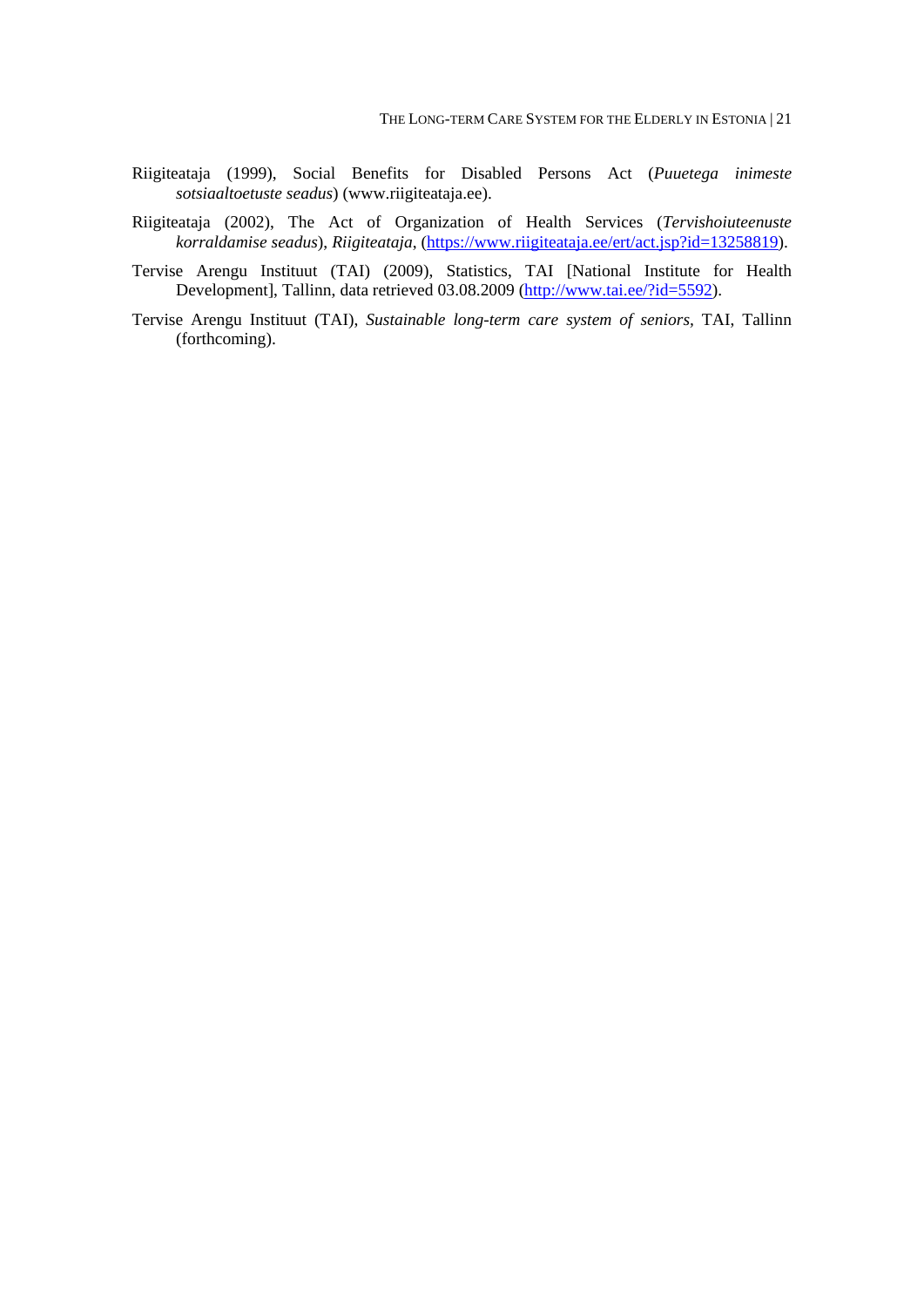## **About the PRAXIS Center for Policy Studies**

The PRAXIS Center for Policy Studies (PRAXIS) is an independent, non-profit public policy think tank based in Tallinn, Estonia, founded in 2000. The mission of PRAXIS is to improve and contribute to the policy-making process in Estonia by conducting independent research, providing strategic counsel to policy-makers and fostering public debate. The main competence areas of PRAXIS are labour and social policy, health policy, innovation policy and education policy. The centre collaborates closely with experts from universities, NGOs and the public sector. PRAXIS has become a leading centre of empirical analysis of social and labour policy in Estonia. Its recent research includes evaluation of the impact of active and passive labour market policies, analysis of poverty and redistribution using micro-simulation methods, forecasting long-term sustainability of the pension and health care systems, analysis of the impact of family benefits on poverty and fertility behaviour, analysis of flexible forms of work and work-life balance. PRAXIS has also participated in a number of international projects (including FP6 projects).